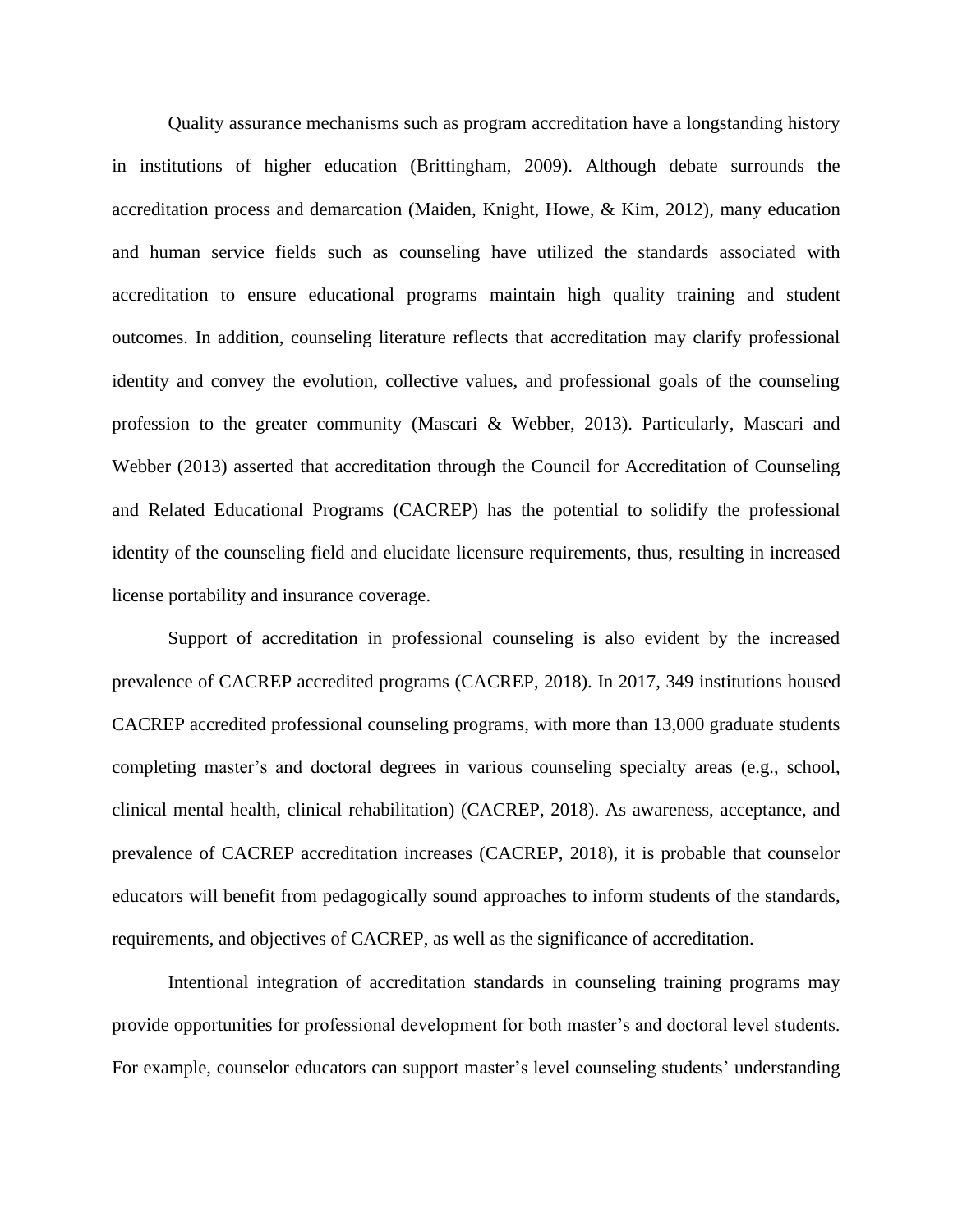of the purpose and structure of accreditation to articulate a clear professional identity as counselors (Mascari & Webber, 2013). Furthermore, research suggests that graduates from CACREP accredited counseling programs have historically lower rates of ethical violations (Even & Robinson, 2013), and consistently perform better on National certification exams (Adams, 2006; Milsom & Akos, 2007). Thus, students graduating from CACREP accredited master's level counseling programs may advocate for the quality of their professional preparation through articulation of their degree requirements and student learning outcomes.

At the doctoral level, students in counselor education programs may benefit from increased understanding of accreditation, as many of these students will navigate roles and responsibilities as faculty in accredited institutions or institutions seeking accreditation (CACREP, 2018). Awareness of accreditation may help doctoral level counselor education students make decisions about future employment, as well as considerations to pursue or maintain accreditation as faculty. As posited by Bobby and Urofsky (2011), foundational knowledge of CACREP accreditation provides a cohesive professional identity for counselor educators, thus, positioning doctoral students from CACREP accredited programs as strong candidates for counselor education faculty positions. Doctoral students who pursue faculty positions in CACREP accredited programs will require understanding of accreditation standards to design and implement comprehensive training programs. Further, as future professionals in the field, doctoral students will be actively involved in the ongoing and dynamic process of developing standards to address issues of best practice, current research, professional involvement, and accountability within the field of counselor education.

Typical instructional practices in counselor education incorporate information pertaining to accreditation standards through syllabi, classroom discussion, student learning outcomes, and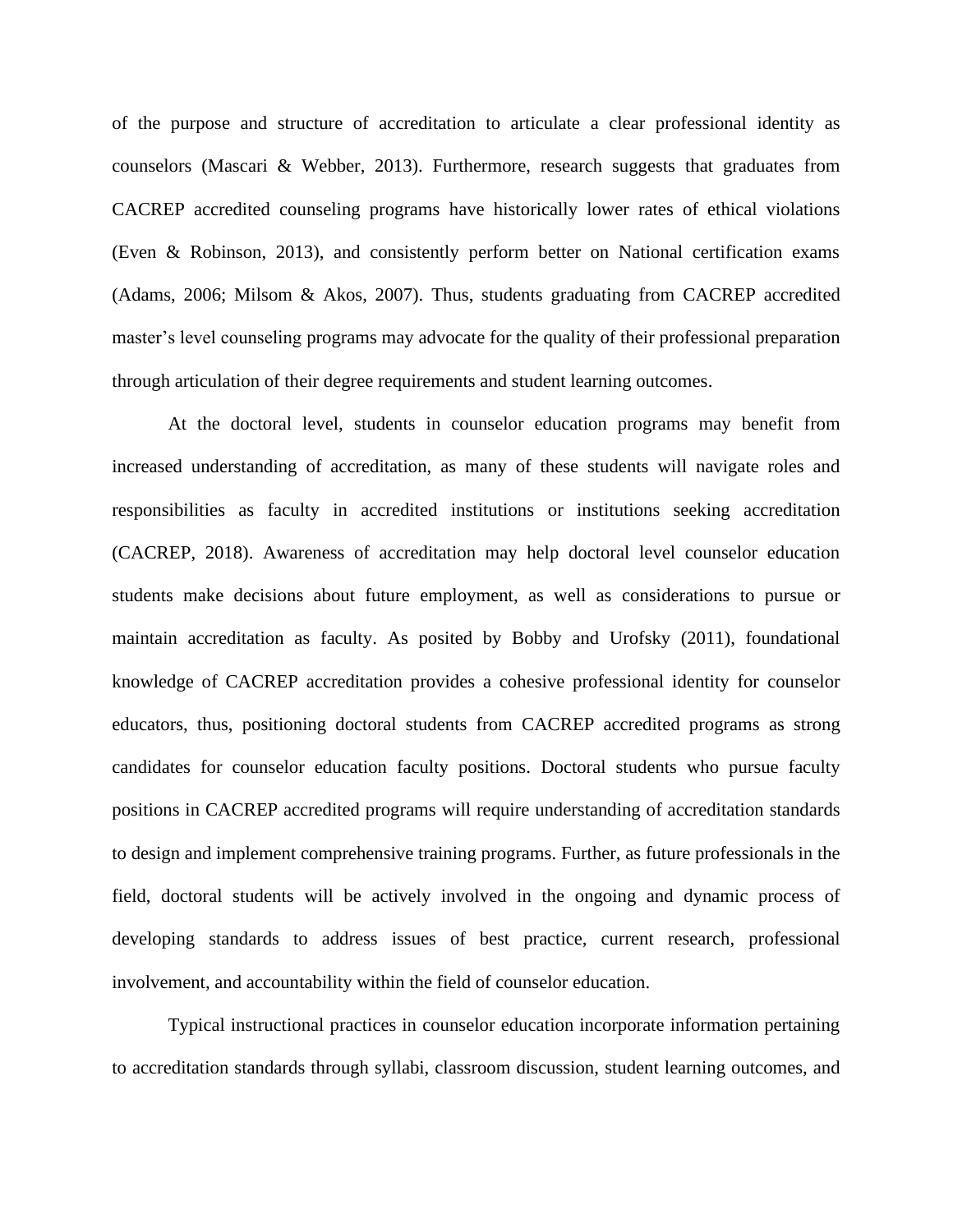experiential activities. Although some researchers have explored graduate students' familiarity of CACREP accreditation (Honderich & Lloyd-Hazlett, 2015), and the role of accreditation in enrollment decisions of prospective counseling students (Wilkinson & McCarthy, 2016), the literature is lacking strategies for intentional integration of the accreditation process and curriculum development in doctoral level counselor education. Further, a 10-year content analysis of counselor education pedagogy indicated a dearth of doctoral level curricula designed for advanced knowledge building in "instructional theory and methods, preparation for supervision, and attention to research competency" (Barrio Minton, Wachter Morris, & Yaites, 2014, pp. 172–173). To this end, we recommend the accreditation process be integrated into doctoral level counselor education curricula in a manner that will inspire increased engagement and understanding. As applicable, CACREP may be used as a framework for accreditation, however, other accreditation standards consistent with professional identity and institutional affiliation may also be applied. Transformative learning theory is an effective pedagogical approach for enhancing learning opportunities in adult education (Mezirow, 1997), and is one way of integrating the conceptual knowledge of accreditation into instructional practices to augment a more sophisticated understanding of these topics.

Substantive evidence supports the use of transformative learning opportunities to enhance understanding in a variety of disciplines and educational settings. Davis-Manigaulte, Yorks, and Kasl (2006) posited that adult learners benefit from experiential activities as they expand the ways in which individuals acquire information. Experiential education is a holistic approach which is further understood by the concept of collaborative inquiry (Davis-Manigaulte, Yorks, & Kasl, 2006). Through collaborative inquiry, individuals participate in activities or actions, followed by opportunities for intentional reflection about their learning experiences (Davis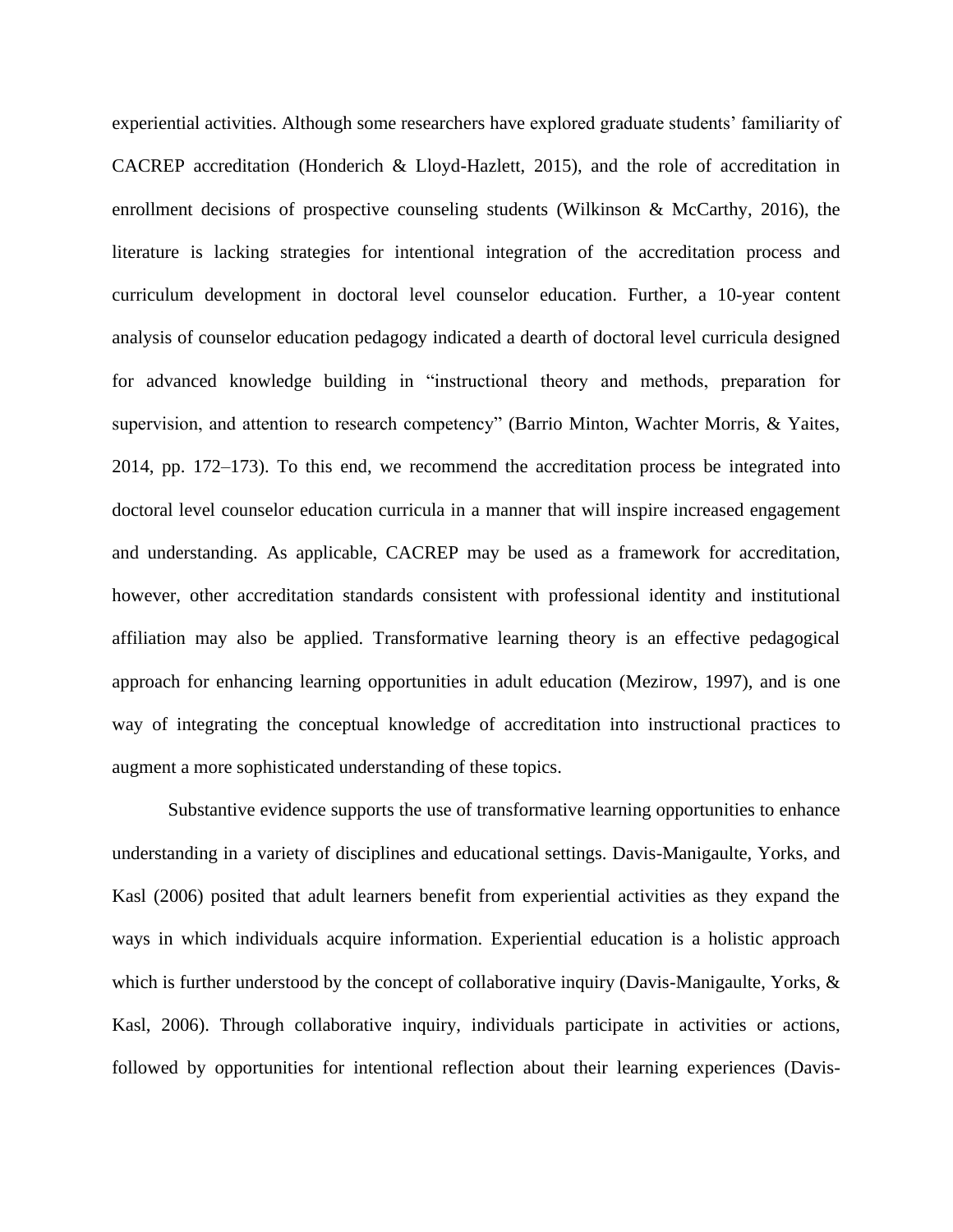Manigaulte et al., 2006). This recursive process of action and reflection allows for transformative learning to take place (Davis-Manigaulte et al., 2006). Further, Fear et al. (2003) discussed a need to transition the paradigm of higher education away from more traditional models in which teachers impart knowledge that is passively received by students. In contrast, Fear et al. (2003) suggested that the establishment of collaborative and transformative learning environments utilizing creative methods in which students and teachers are actively engaged in a dynamic interchange will lead to more profound learning.

In recent years, literature in counselor education has illuminated the need for professional counseling curricula to include experiential and innovative instructional practices to enhance learning (Brubaker, Puig, Reese, & Young, 2010; Guiffrida, 2005; Luke, 2017). In addition, there is evidence to suggest that counselor educators and students benefit from experiential and self-reflective approaches as a way of exposing students to a variety of core curricular objectives. For example, CACREP (2015) accredited counseling programs require students to participate as active members of a group counseling experience as a way of advancing understanding of group skills and interpersonal group dynamics, as well as heightening awareness of clients' experiences in group counseling (Anderson & Price, 2001; Luke & Kiweewa, 2010; Smith & Davis-Gage, 2008). Further, individual counseling skills are incorporated into the curricular structure through role play, improvisation, practicum, and internship experiences that rely on the supposition that experiential, self-reflective opportunities will foster a deeper understanding of foundational counseling skills (Bayne & Jangha, 2016).

Such skill sets have been cultivated through simulation and experiential activities to assist students in the conceptualization of the complexity of clients' thought processes, and the ways in which a counselor in training may react to such interactions with future clients (Grant, 2006;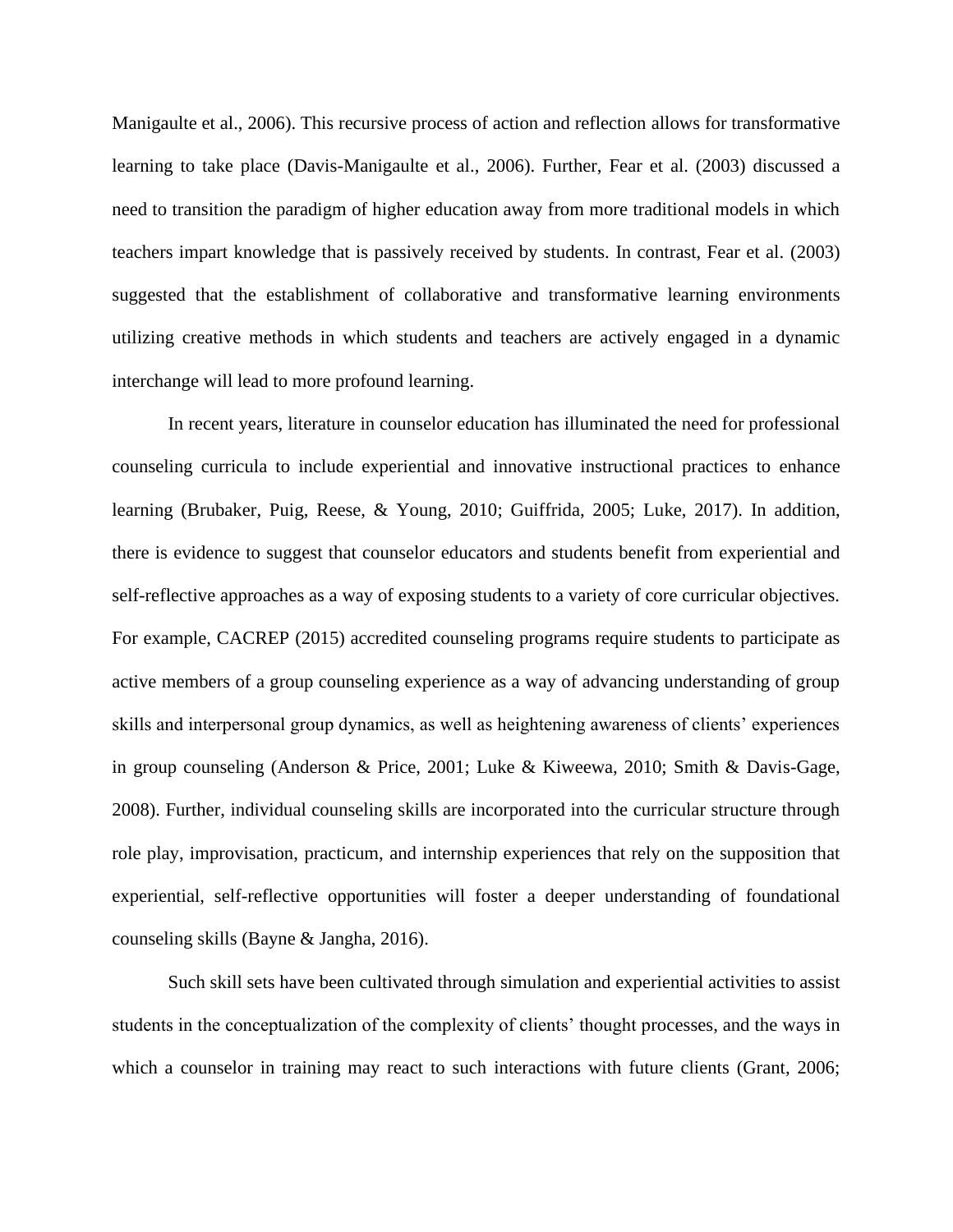Pedersen, 1994). According to Paladino, Barrio Minton, and Kern (2011), clinical interviewing and counseling skills may be further refined through interactive classroom activities such as roleplays, while concurrently increasing self-awareness and professional development. To further expand upon the use of role-plays in the acquisition of individual counseling skills, Shepard (2002) introduced the use of screenwriting techniques to enrich the depth and realism of these experiences for students. This innovative strategy allowed students to be active, self-reflective participants in the role-play process, which "played an important role in engendering the enthusiasm students brought to the course" (Shepard, 2002, p. 154).

In addition to the core curricular concepts commonly taught through experiential activities, such as group and individual counseling skills, literature supports the integration of transformative learning opportunities in a variety of other areas in counselor education. Colby and Long (1994) asserted that mock trials are an effective way to introduce legal and ethical concerns pertinent to counselor education while provoking interest and student involvement. Similarly, experiential activities have been used for learning essential curricular concepts such as the integration of counseling theories into practice (Guiffrida, 2005; Luke, 2017), process consultation (Parker, 1991), professional preparedness (Schwitzer, Gonzalez, & Curl, 2001), social justice advocacy (Brubaker et al., 2010), and counseling issues pertaining to multicultural competence (Achenbach & Arthur, 2002; Arthur & Achenbach, 2002; Pedersen, 1995). Such experiential and self-reflective instructional techniques have been successfully adapted to meet a variety of curricular objectives, while demonstrating the acquisition of a deeper understanding of such topics.

Although experiential learning provides an opportunity to foster educational environments that are conducive for transformative experiences, awareness of the subjective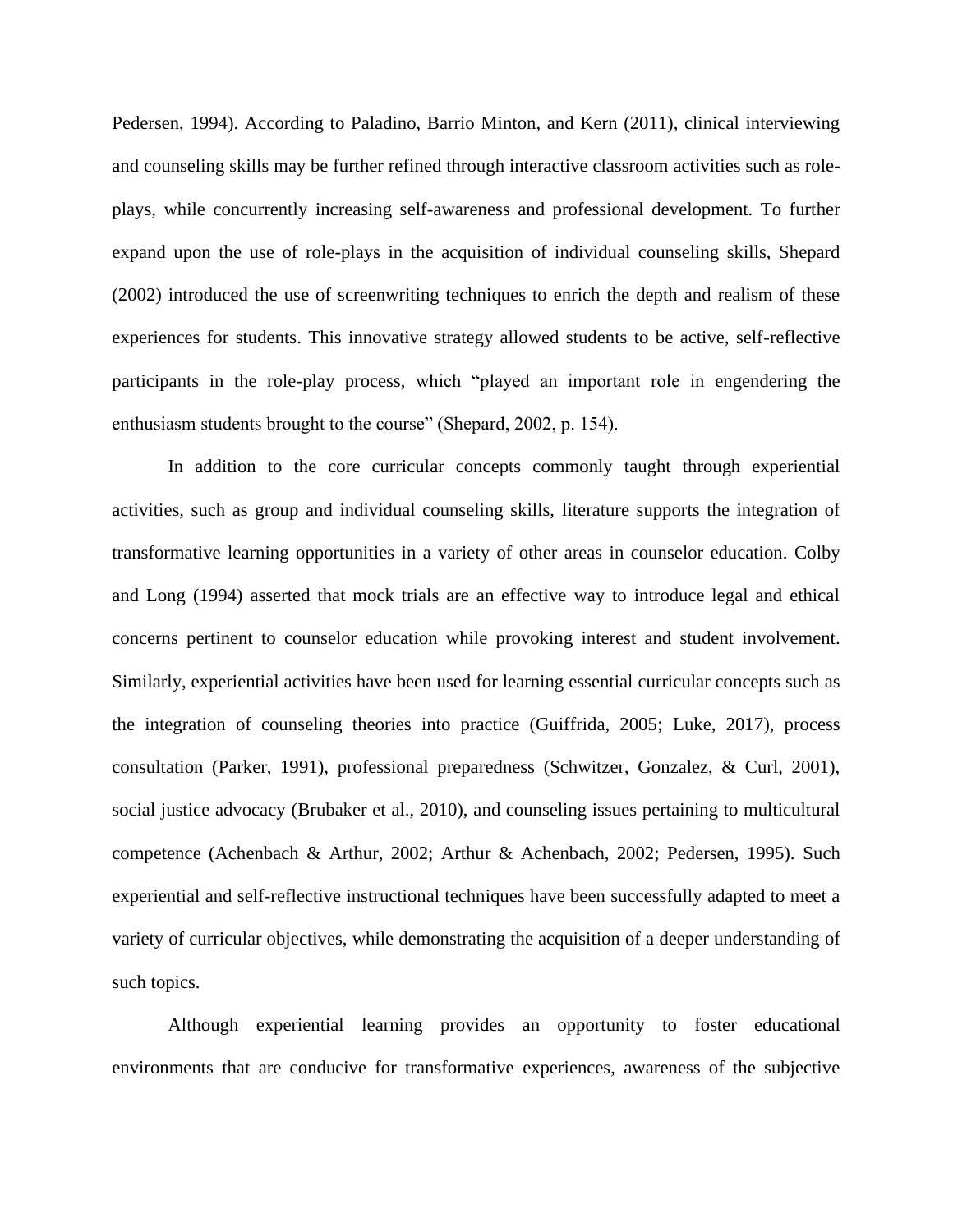experience of each student is also essential for effective learning (Hubbs & Brand, 2005). Furthermore, beyond the realm of the classroom, self-awareness and self-reflective processes are integral as professional counselors navigate the complex interactions they encounter with clients in a clinical setting (Deaver & McAuliffe, 2009). The use of journaling is an effective tool for fostering introspective reflection in counselor education (Deaver & McAuliffe, 2009; Hubbs  $\&$ Brand, 2005), in addition to providing an efficacious means for educators to collect data about the effectiveness of educational practices (Luke  $\&$  Kiweewa, 2010). Further, as posited by Hubbs and Brand (2005), "journaling provides students practice in the art of reflection that is important in learning new material and essential for transformative learning" (pp. 63-64). Though the majority of literature on reflective writing often focuses on master's level counselor education (Rosin, 2015) and graduate education generally (Lumpkin, Achen, & Dodd, 2015), intentional inclusion of reflection also facilitates learning at the doctoral level (Maki & Borkowski, 2006; Walker, Golde, Jones, Conklin Bueschel, & Hutchings, 2008). Reflective writing is one mechanism for counselor educators to assess students' engagement and higher order learning, such as critical reasoning, autonomous thinking, concept integration, critical self-reflection, and knowledge application (Maki & Borkowski, 2006; Rosin, 2015).

## **Benefits of a Transformative Accreditation Simulation**

Integration of transformative pedagogy at the doctoral level is of particular importance, as doctoral level students are expected to acquire and apply advanced knowledge of the field of professional counseling. As posited by Granello (2001), Bloom's Taxonomy (Bloom, Engelhart, Furst, Hill, & Krathwohl, 1956) is helpful for conceptualizing and structuring counselor education to foster higher levels of cognitive complexity. Framed through Bloom's Taxonomy (Bloom et al., 1956), cognitive complexity can be evinced through students' cumulative learning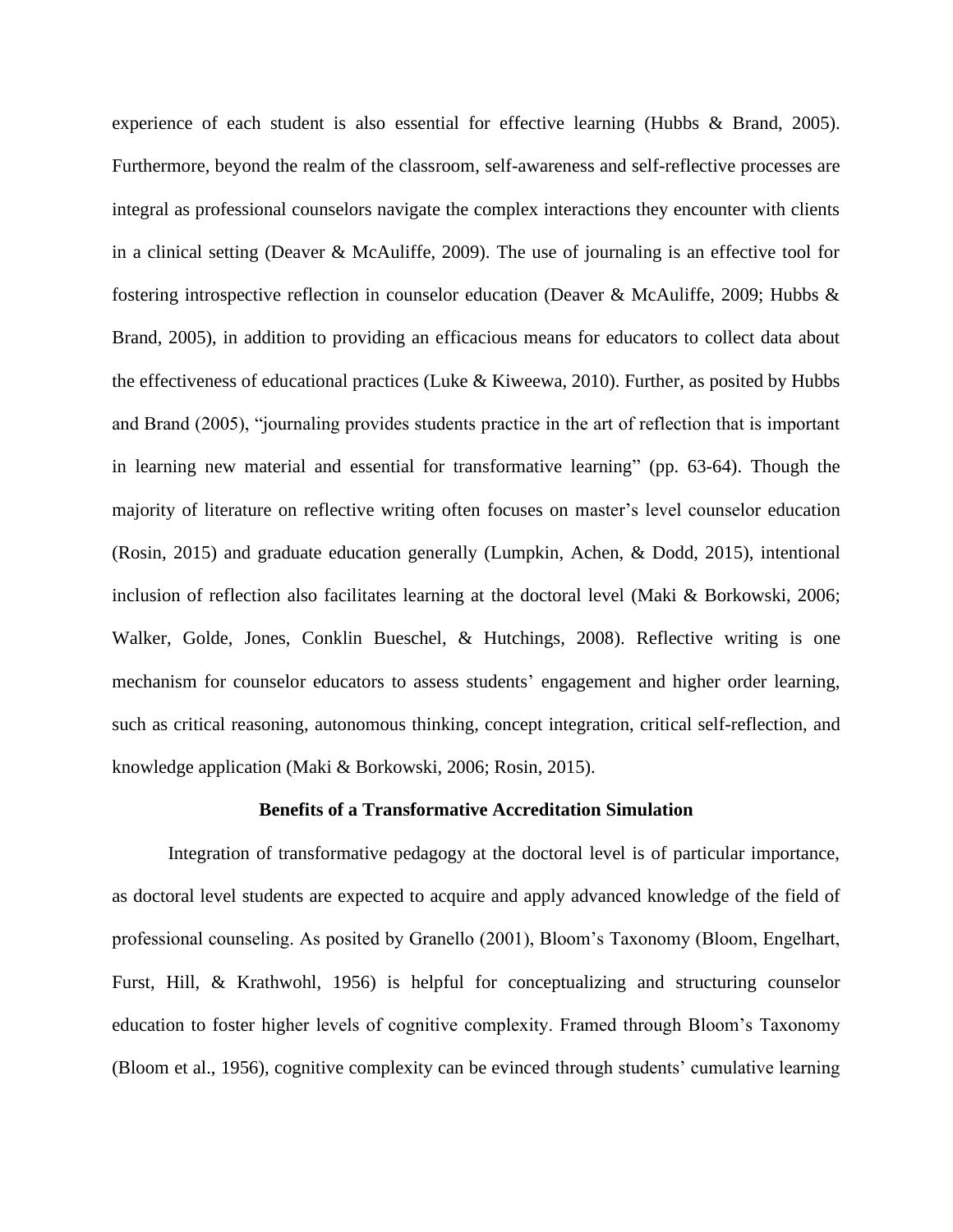processes, which involve moving beyond basic knowledge and comprehension, to higher order cognitive processing such as synthesizing and evaluating information (Granello, 2001). Such higher order thinking is essential, as the doctoral level student learning outcomes detailed by CACREP (2015) integrate advanced understanding of the counseling field in areas of theory, practice, scholarship, and leadership.

Transformative learning opportunities that engage students in interactive, self-reflective learning experiences are advantageous for challenging doctoral level students to move beyond recognition and comprehension of content, to an advanced level of critical reasoning. To this end, we designed the following CACREP simulation assignment to facilitate the development of a doctoral level learning environment in which students are engaged in experiential and reflective activities to extend their knowledge and comprehension of the CACREP (2015) standards to higher order cognitive skills such as "application, analysis, synthesis, and evaluation" (Granello, 2001, p. 294). Although CACREP was the focus of this simulation assignment, other accreditation standards could be used to accomplish similar learning objectives.

#### **CACREP Accreditation Simulation Assignment**

This CACREP accreditation simulation assignment was piloted at a large, public University in the western region of the United States, housing doctoral and master's level CACREP accredited counselor education programs. For this assignment, we created a counselor education program in a fictional university to implement a simulation project in a doctoral level counselor education and supervision professional development course. This intensive program development project was designed to facilitate in depth understanding of the accreditation process, by which students familiarized themselves with the current standards and requirements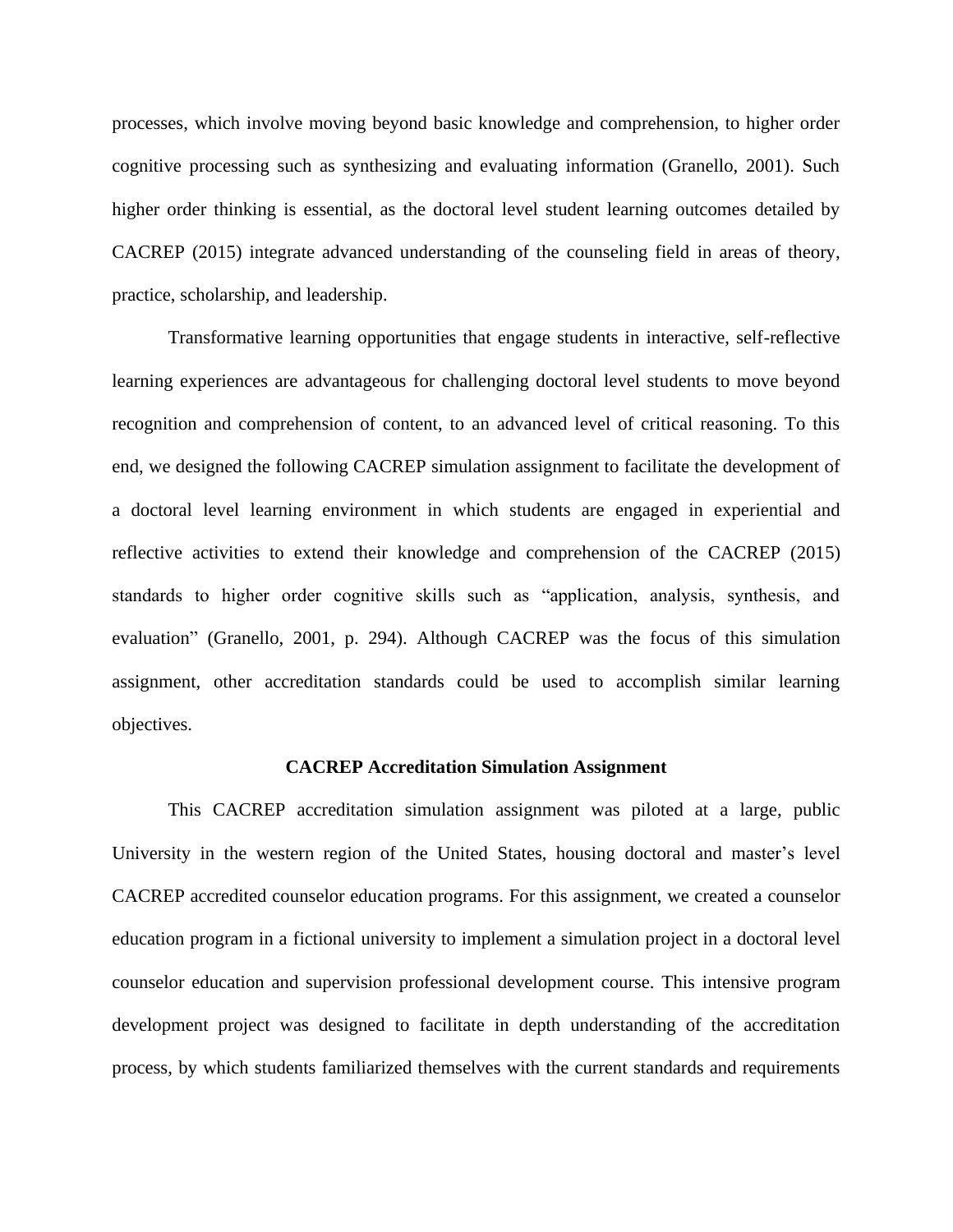of accrediting professional counseling programs. To begin the simulation, students were assigned pseudonyms as part of a fictional counselor education faculty that was recently approved by their institution to pursue accreditation. The instructor of the doctoral level counselor education course assumed the role of a fictional provost. It was stated at the beginning of the simulation that all student faculty members were of equal standing, and were individually and collectively responsible for carrying out the duties required for successful completion of the simulation.

### **Simulation Foundation**

To begin the activity, students were given a brief overview of the objectives, the expectations of the assignment, and the deadlines for the entire simulation. Each student was provided with a binder outlining the assignment objectives, the curricular structure and background of the fictional university (see Appendix), and the current CACREP standards. The simulation materials also included a syllabus for each of the eight core curricular areas required by CACREP (2015) for counselor education programs, in addition to syllabi for the practicum and internship experiences.

The outline of the assignment and the background of the fictional university are provided in the Appendix in order to assist in the re-creation of this simulation. The syllabi used in this simulation lesson are not included in this manuscript, however, similar syllabi to those used to create the curricular structure of the accreditation simulation can be accessed through the Association for Counselor Education and Supervision (ACES, n.d.) syllabus clearinghouse. Although membership to the American Counseling Association (ACA) is required to access the syllabus clearinghouse (ACES, n.d.), comparable syllabi for counselor education courses can also be located by conducting a general Internet search from a variety of search engines. We recommend a selection of syllabi that vary in format and quality to necessitate a thoughtful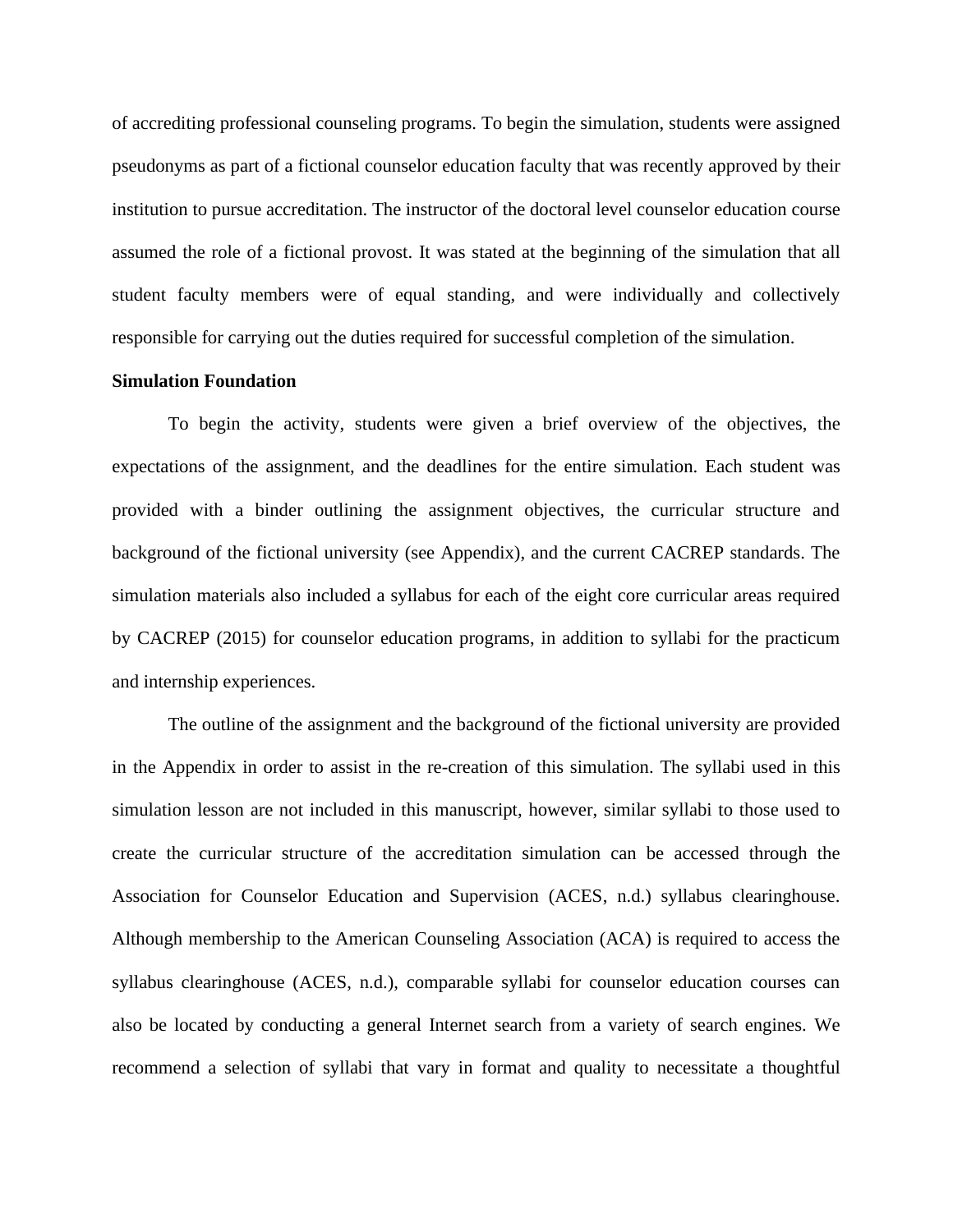analysis of each document. No instructor names, fictional or otherwise, were included on the syllabi during the simulation.

The first task of the student faculty (i.e., doctoral students) was to assess the counselor education program of the fictional university to determine the steps necessary for accreditation, such as the cost, timeline, and compulsory resources. Through this analysis, the doctoral students were instructed to utilize the background information of the counselor education program and outside resources to evaluate the strengths and deficits of the current program. After the initial assessment, the doctoral students created a plan for addressing any apparent deficits. The information gleaned from this experience was then drafted into a memorandum to communicate the plan to the provost (i.e., course instructor) of the fictional university in a semi-formal presentation. Relevant terminology, such as the university's Carnegie Classification (n.d.) was intentionally used throughout the simulation materials to expose the doctoral students to the language of higher education institutions. These concepts were not explained explicitly to the students; however, it was necessary for students to familiarize themselves with the vocabulary throughout the simulation in order to meet the required objectives.

After the student faculty (i.e., doctoral students) received Provost (i.e., course instructor) approval to proceed with the accreditation process, they developed a comprehensive proposal, summarizing the strengths, deficits, and needs of the counselor education program, specific to accreditation. Thorough examination of the syllabi and professional programs were completed as the students worked together to determine what specialty areas they wanted to pursue for accreditation based on the expertise of the fictional faculty members, such as addiction, career, clinical mental health, and school counseling. The student faculty also made decisions regarding whether or not their program could sustain a doctoral level counselor education program in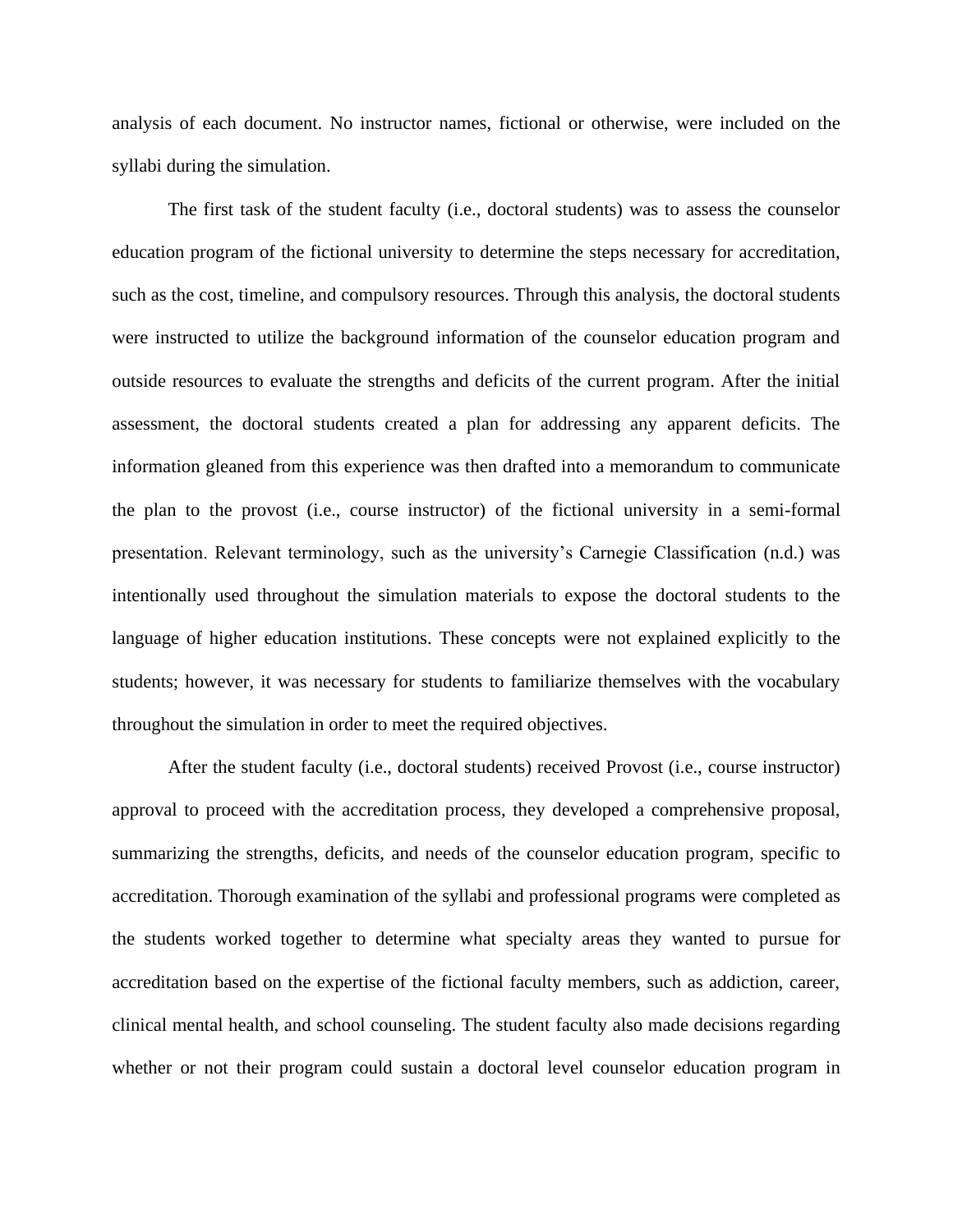addition to the master's level training. The students were encouraged to make all decisions pertaining to programmatic structure based on realistic factors such as the availability of regional institutions offering similar programs, recruitment, post-graduation job opportunities, and licensure considerations. Student faculty were also provided with the selected region of their fictional institution to guide their research and decision-making processes.

Throughout the simulation, the student faculty worked collaboratively to delegate tasks and meet deadlines just as they would as a faculty member in higher education. The instructor, playing the role of the fictional Provost, was available for consultation; however, they were involved very little in the organization and progression of the simulation once it began. Just as faculty engaging in the accreditation process often benefit from training and consultation with CACREP staff, the instructor overseeing the simulation may also ask another faculty member or advanced doctoral student to provide additional support by acting as a CACREP consultant. Although this consultant role was not used in this pilot simulation, we recommend providing a consultant to avoid burdening CACREP staff with simulated questions. In consultation with the course instructor, the consulting faculty member or advanced doctoral student can develop and communicate appropriate responses to questions generated by the participating doctoral students. In the pilot simulation, student faculty were also encouraged to access support materials available on the CACREP website.

By eliminating the explicit support of the instructor, this simulation was intended to create an environment in which students must be self-directed and autonomous in order to succeed. Although the information necessary for successful completion of the project was provided in advance through the written materials, the management and completion of the objectives were the sole responsibility of the doctoral students. The independent, experiential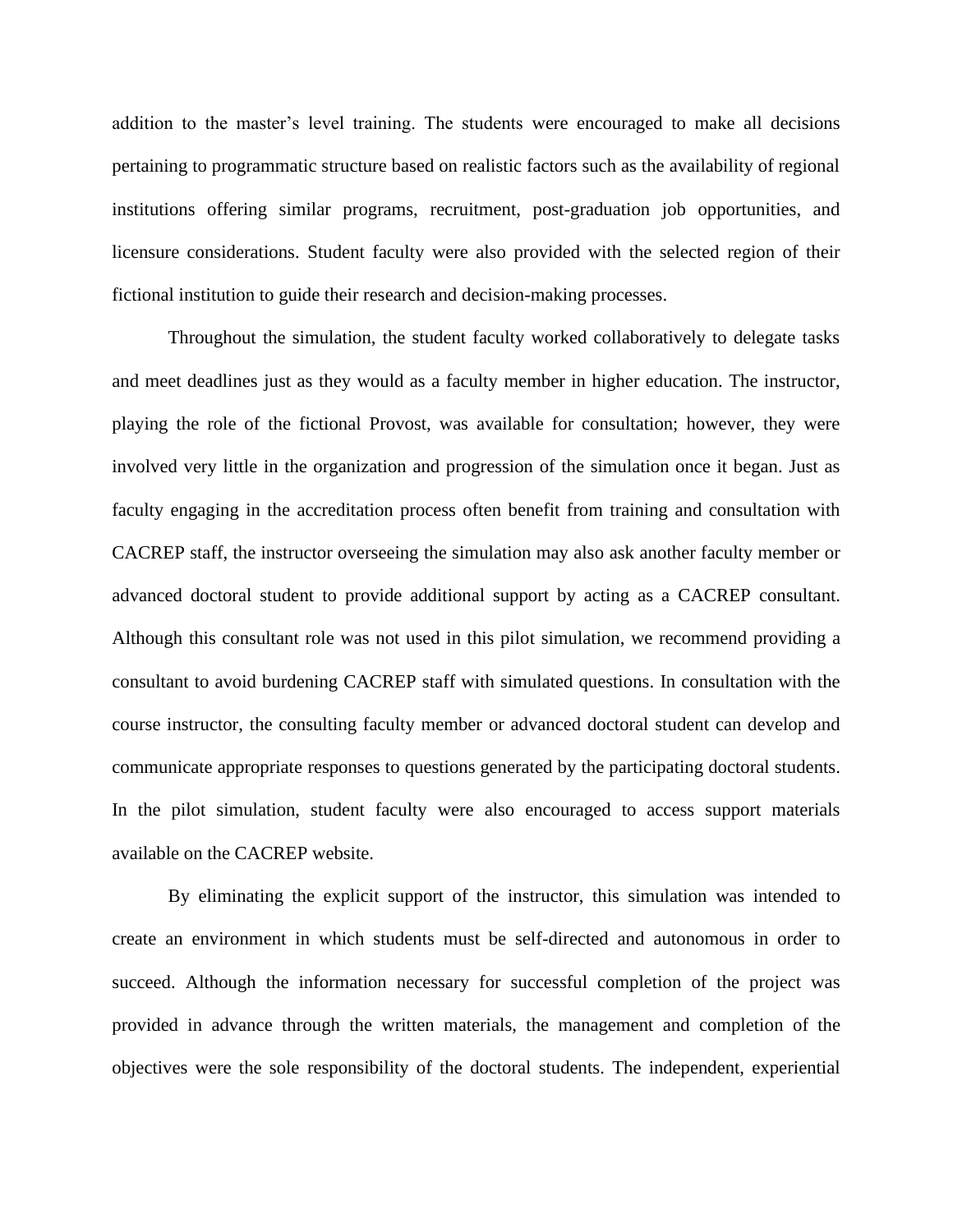nature of this simulation required students to invest themselves in acquiring a conceptual framework of the accreditation process, as well as the details necessary to grasp the standards of CACREP accredited counselor education programs, and the ways these standards are met through funding, program evaluation, student-faculty ratios, student learning objectives, supervision, and curricular structure.

## **Simulation Reflection**

In addition to the programmatic requirements of the accreditation simulation, the doctoral students were asked to keep a journal of their experiences and reactions throughout the simulation. Weekly journals were used to assess participation and involvement in the simulation to provide an avenue for individualized dialogue with the instructor (Walker, 2006). Weekly journal entries were also effective for documenting the individual experiences and contributions of each student. Although not used for this pilot simulation, specific journal prompts may create connections between students' understanding and their experiences during the simulation. Examples of prompts may include: (a) what happened during the simulation this week; (b) what were your thoughts and feelings about what happened during the simulation this week; (c) how are you translating your experiences, thoughts, and feelings into your learning; and (d) what additional guidance do you need this week to support your participation in the simulation experience? In alignment with Rolfe, Freshwater, and Jasper's (2001) framework for reflective practice, journal prompts can be used to facilitate descriptive reflections (what happened), theory and knowledge building reflections (so what), and action oriented reflections (now what). Such journaling may allow for increased understanding of the subjectivity of the experience for each student, while simultaneously engendering self-reflective and self-monitoring practices (Deaver & McAuliffe, 2009; Hubbs & Brand, 2005). The use of reflective journaling, in conjunction with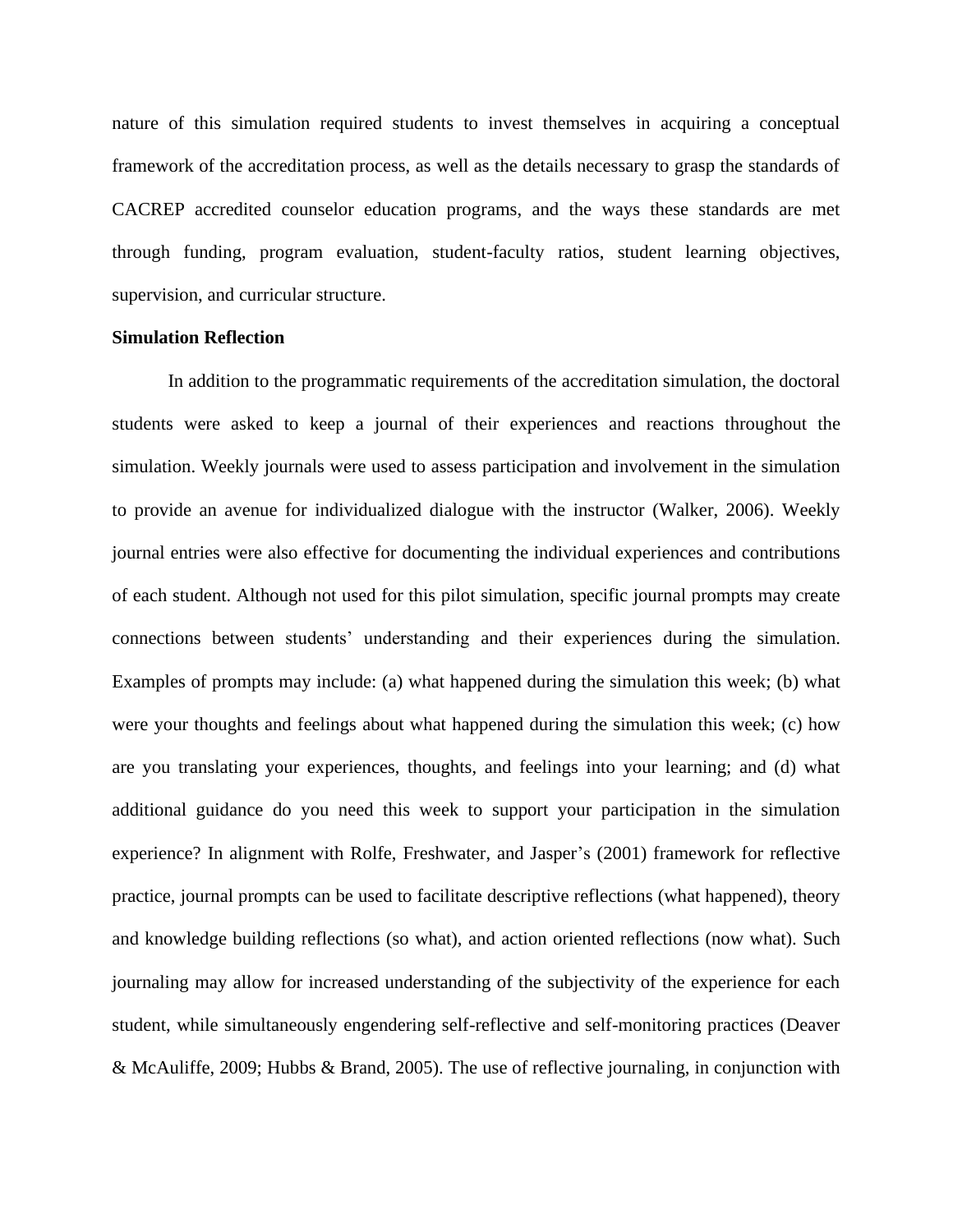the experiential nature of the simulation, was intended to actively engage doctoral students in the learning process to increase the likelihood for assimilation of content and transformative, selfreflective learning opportunities (Mezirow, 1997).

# **Simulation Termination**

If the simulation is run over the course of a semester or academic year, there will be a predictable ending to the experience. Hullender, Hinck, Wood-Nartker, Burton, and Bowlby (2015) found that transformative learning requires time, space, and appropriate scaffolding to adjust how a student thinks about new information and experiences. Therefore, the Provost (i.e., course instructor) and CACREP consultant (i.e., additional faculty member or advanced doctoral student) can facilitate a final meeting at the end of the simulation much like what occurs during a site visit to provide feedback on the student faculty members' (i.e., doctoral students') accreditation materials and group process. Additionally, the instructor of the course can facilitate a final activity to reflect-on-action (Walker, 2006), asking students to engage in a discussion about their experiences during the simulation. A prompt for a final reflective journal entry may also be used by students to reflect on ways the simulation experience contributed to their doctoral program and future career goals. Ultimately, we recommend instructors facilitate space to discuss the strengths, challenges, and application of the simulation, while celebrating individual and collective achievements of each group.

### **Implications and Challenges**

The simulation process provides a foundation for the extensive knowledge necessary to understand accreditation in an authentic learning environment, which according to Cranton and Carusetta (2004), is fundamental for transformative learning. In addition to the experiential and autonomous nature of the simulation experience, students are engaged in a self-reflective process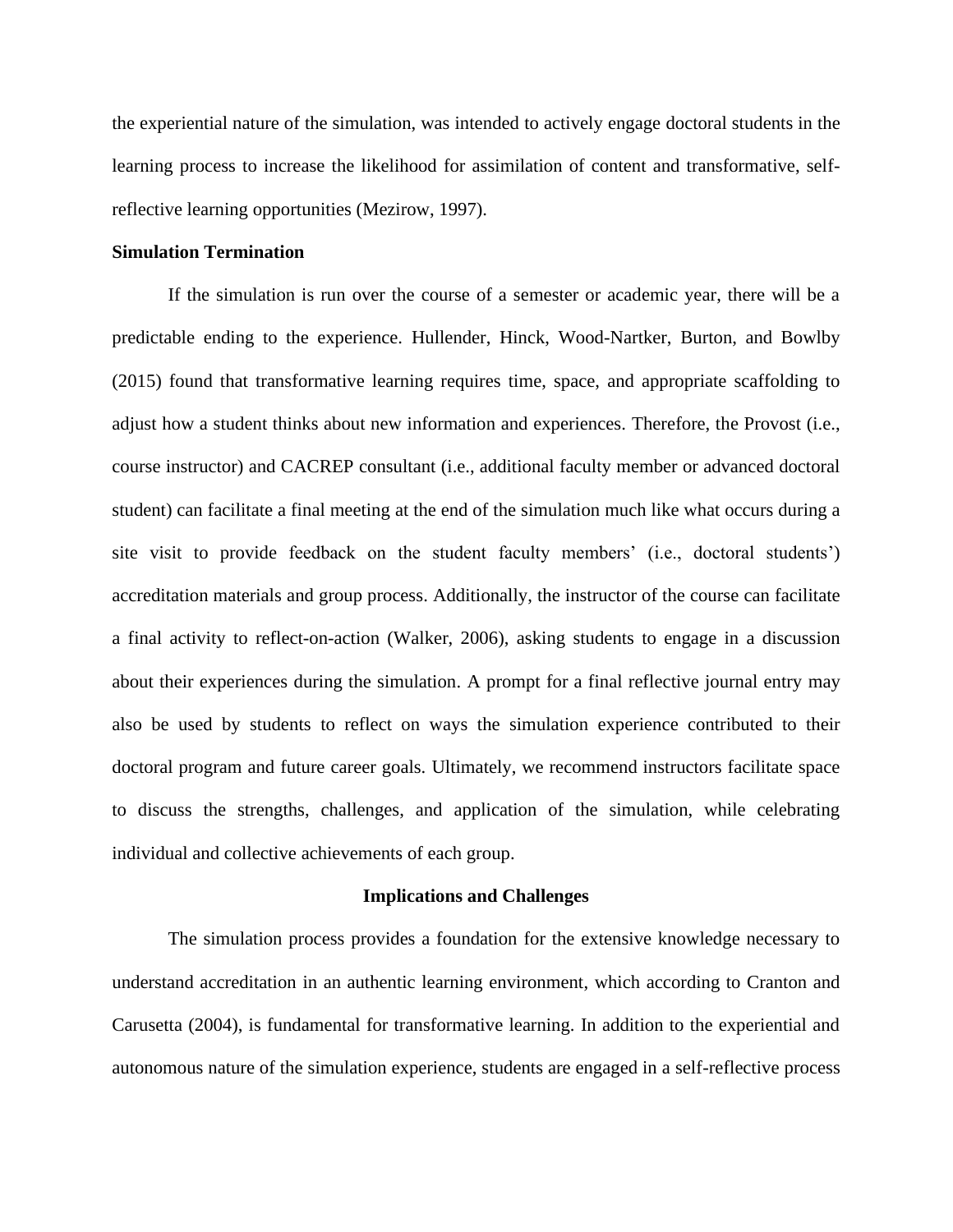that provides insight about themselves as learners and future counselor educators. A noteworthy objective of this CACREP accreditation simulation was the intentional integration of the foundational elements of CACREP accreditation and counselor education program evaluation. The processes of writing an accreditation self-study and the evaluation of programs and student learning are integral for future counselor educators, and often overlooked in explicit instruction at the doctoral level. This accreditation simulation provided an opportunity for doctoral level students to begin conceptualizing the value and application of accreditation through ongoing, realistic, and deliberate methods. If students are interested in further application of their learning, we recommend students consider opportunities to gain additional experience in accreditation processes within the institution or associated accrediting bodies such as CACREP, Higher Learning Commission, or the Council for the Accreditation of Educator Preparation. Such experiences with accreditation may facilitate student leadership and professional connections in the field.

While examining the effectiveness of this accreditation simulation, it is imperative to consider the limitations of the experience. In reviewing the structure of the simulation, it became apparent during the pilot that a lack of explicit leadership within the fictional faculty (i.e., doctoral students) may have inhibited students' experiences and outcomes. Typically, higher education faculties have a hierarchal system, and offering guidance to the students as to how to define leadership roles within the group may have provided more structure to aide in the efficiency of the simulation. Intentional instruction and support for navigating faculty dynamics such as delegating tasks may reduce students' resistance or discomfort throughout the simulation. An additional consideration is the timing in which the simulation takes place within the doctoral program. This pilot was conducted with a first-year doctoral cohort, which may have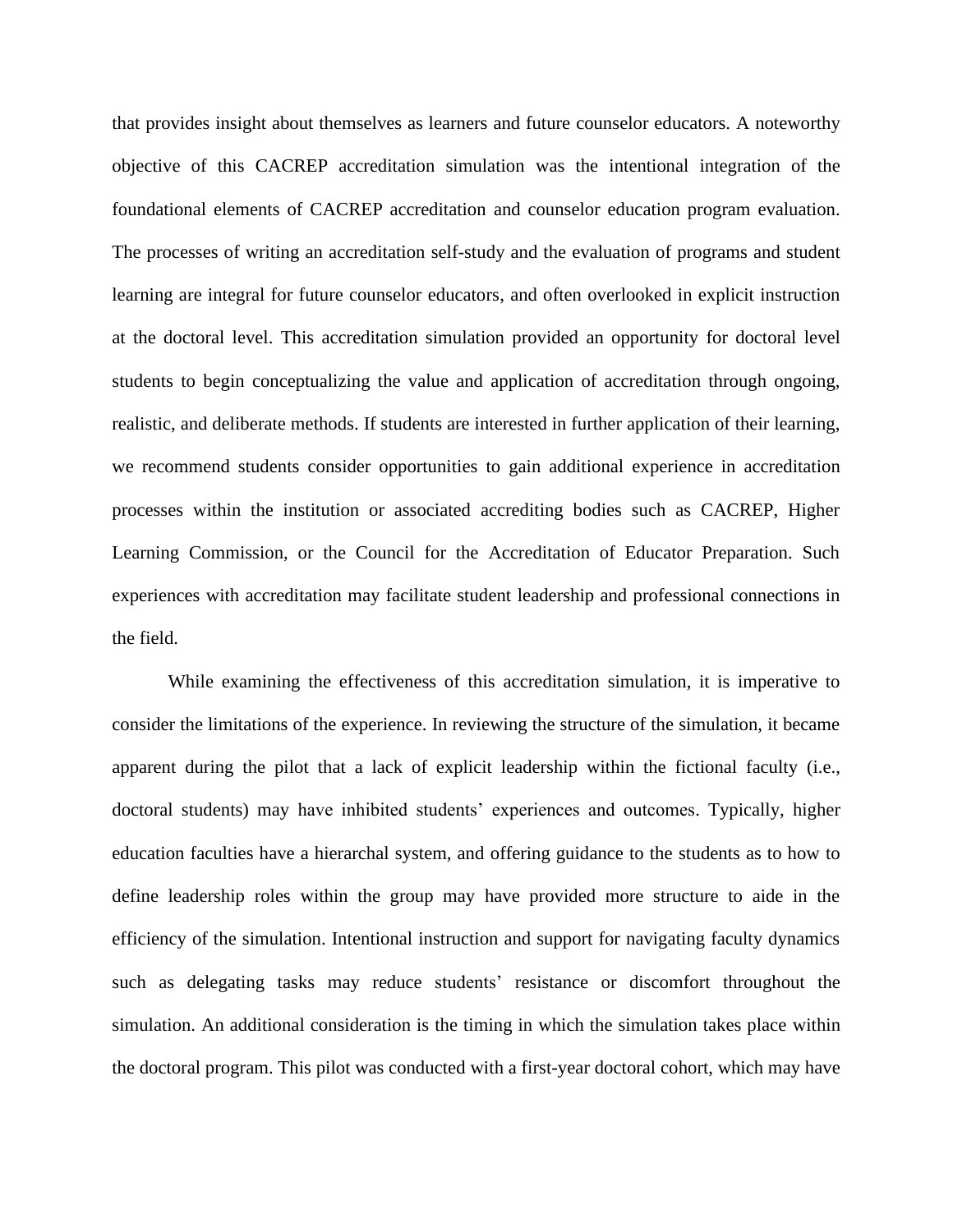impacted the students' level of investment or reluctance to engage in the experience. It is possible that conducting the simulation in the later years of the program may have been more developmentally congruent with the level of autonomy needed throughout the simulation.

Additional considerations of simulation experiences within the classroom environment require awareness of potential ethical concerns that may arise and possible student discomfort. Adult learners may have well established ideas and beliefs about the norms and expectations of a traditional educational environment, and simulation activities may provoke discomfort as students adapt to the uniqueness of the approach (Ettling, 2006). Transformative learning opportunities inherently challenge existing beliefs and knowledge structures, making dissonance a common response to the assimilation of newly acquired information (Mezirow, 1997). However, the professional preparation required of adult learners at the doctoral level necessitates active engagement from students in self-directed experiences, which frequently involve provocative emotional reactions (Morrissette  $\&$  Gadbois, 2006). In addition, it is cautioned that participation in experiential activities that may incite unease be monitored closely through individualized assessment strategies, ultimately allowing students to determine their level of involvement (Morrissette & Gadbois, 2006). Further, establishing group norms and guidelines with students in the beginning of the course may help structure the learning environment to promote student safety during simulation and experiential learning activities. Instructors may also include intentional journaling prompts to maintain unobtrusive oversight to ensure students are engaged, learning, and comfortable navigating group dynamics.

## **Conclusion**

This accreditation simulation is an experiential, instructional technique that utilizes selfdirected learning opportunities and reflective journaling to introduce the structure, standards, and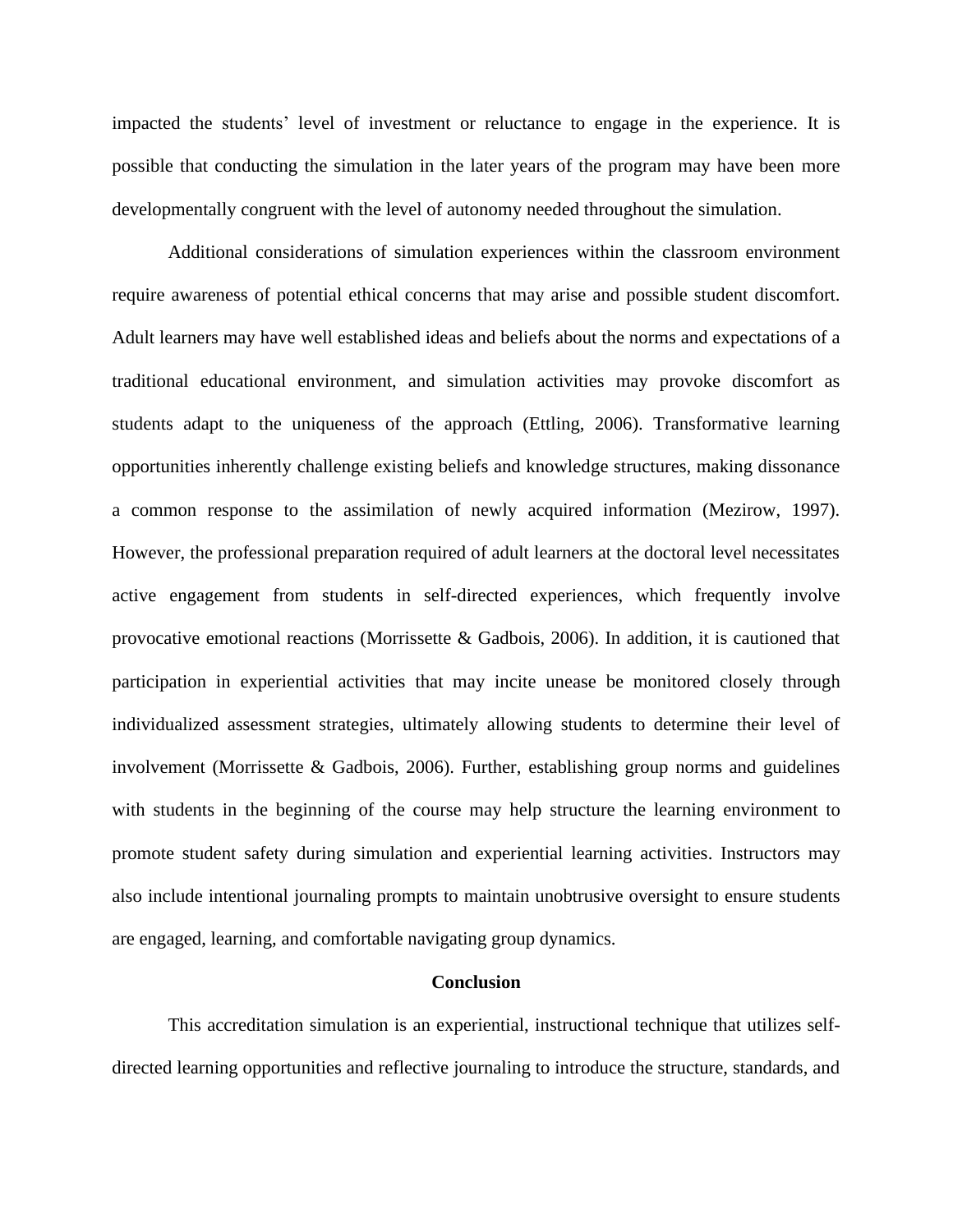implications of CACREP accreditation, as well as the challenges and rewards one may experience as a faculty member in higher education. The simulation allows doctoral level students to work collaboratively as a cohort to evaluate a fictional counselor education program in an attempt to outline the accreditation process through the rigorous examination of the standards and requirements of accreditation. The experiential nuances of this simulation provide a unique and autonomous learning environment in which students must invest in the activity in order to meet the learning objectives of the assignment, while continually reflecting upon their experiences and self-awareness. This accreditation simulation aligns with the notion of collaborative inquiry posited by Davis-Manigaulte et al. (2006) in which students are engaged in a dynamic process of action and reflection, which may lead to transformative learning opportunities within the classroom.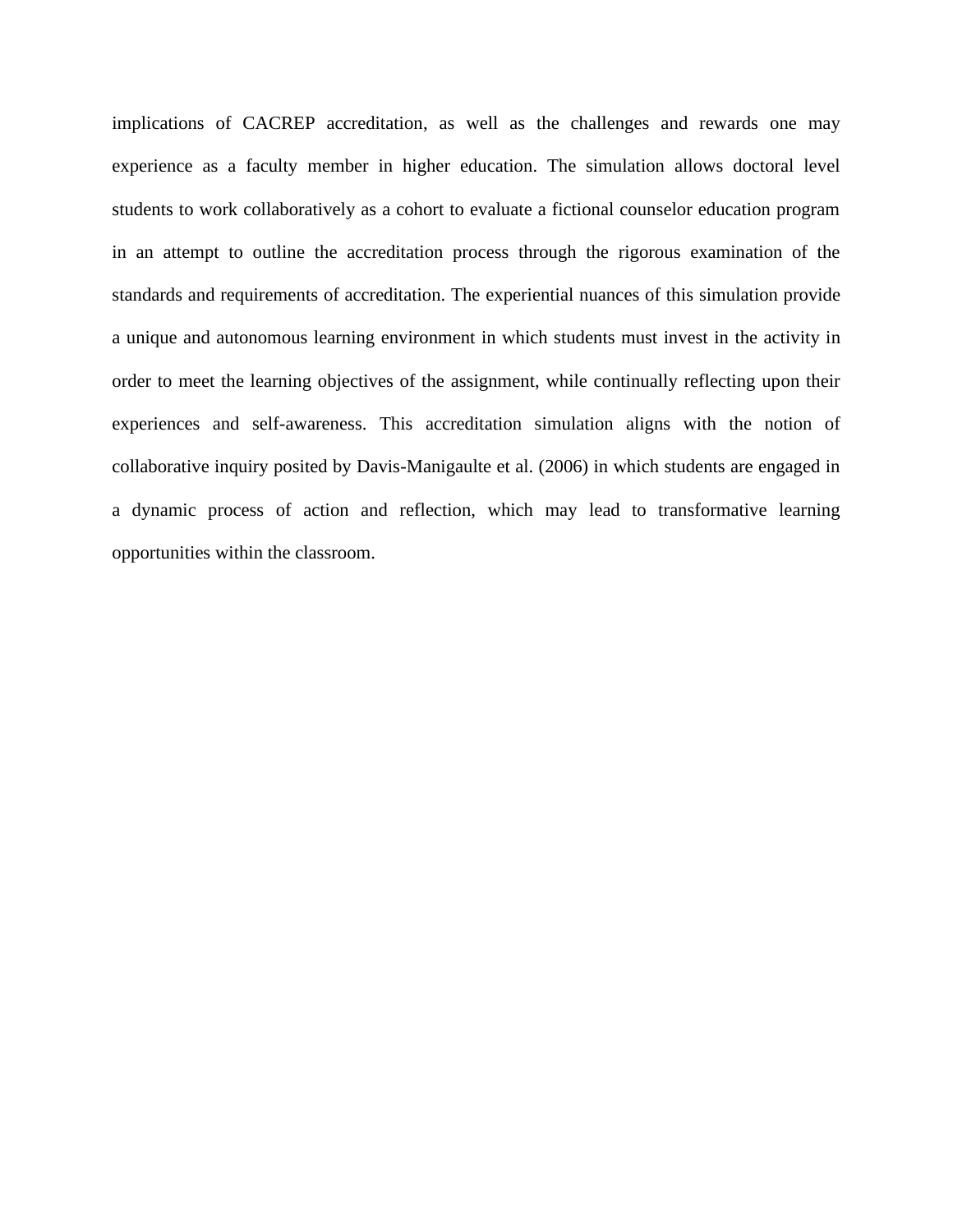### References

- Achenbach, K., & Arthur, N. (2002). Experiential learning: Bridging theory to practice in multicultural counseling. *Guidance and Counseling, 17*(2), 39–45. doi: 10.1002/j.1556- 6978.2002.tb01299.x
- Adams, S. A. (2006). Does CACREP accreditation make a difference? A look at NCE results and answers. *Journal of Professional Counseling, Research, Theory, and Practice, 34*, 60–76. Retrieved from http://search.ebscohost.com/login.aspx?direct=true&db=a9h&AN=24557549&site=edslive
- Anderson, R. D., & Price, G. E. (2001). Experiential groups in counselor education: Student attitudes and instructor participation. *Counselor Education and Supervision, 41*, 111–119. doi:10.1002/j.1556-6978.2001.tb01275.x
- Arthur, N., & Achenbach, K. (2002). Developing multicultural counseling competencies through experiential learning. *Counselor Education and Supervision, 42*, 2–14. doi:10.1002/j.1556-6978.2002.tb01299.x
- Association for Counselor Education and Supervision. (n.d.). *ACA-ACES syllabus clearinghouse.*  Retrieved from https://www.counseling.org/knowledge-center/clearinghouses/syllabusclearinghouse
- Barrio Minton, C. A., Wachter Morris, C. A., & Yaites, L. D. (2014). Pedagogy in counselor education: A 10‐year content analysis of journals. *Counselor Education and Supervision*, *53*, 162–177. doi:10.1002/j.1556-6978.2014.00055.x
- Bayne, H. B., & Jangha, A. (2016). Utilizing improvisation to teach empathy skills in counselor education. *Counselor Education and Supervision*, *55*, 250–262. doi:10.1002/ceas.12052
- Bloom, B. S., Engelhart, M. D., Furst, F. J., Hill, W. H., & Krathwohl, D. R. (1956). *Taxonomy of educational objectives: Cognitive domain.* New York: McKay.
- Bobby, C., & Urofsky, R. (2011). CACREP perspective: Counseling students deserve a strong professional identity. *Counseling Today, 5*, 52–53. Retrieved from https://www.google.com/url?sa=t&rct=j&q=&esrc=s&source=web&cd=1&ved=2ahUKE wjtsqicid\_dAhWIFTQIHZQwDe4QFjAAegQICBAC&url=http%3A%2F%2Fwww.cacre p.org%2Fwp-content%2Fuploads%2F2012%2F07%2FCounseling-Students-Deserve-a-Strong-Identity-May-2011.pdf&usg=AOvVaw2qHdnrK4jmXpy6g0yTQksO
- Brittingham, B. (2009). Accreditation in the United States: How did we get to where we are? *New Directions for Higher Education, 145*, 7–27. doi:10.1002/he.331
- Brubaker, M. D., Puig, A., Reese, R. F., & Young, J. (2010). Integrating social justice into counseling theories pedagogy: A case example. *Counselor Education and Supervision, 50,* 88–102. doi:10.1002/j.1556-6978.2010.tb00111.x
- Carnegie Classification of Institutions of Higher Education (n.d.). *About Carnegie classification*. Retrieved from http://carnegieclassifications.iu.edu/
- Colby, C. R., & Long, L. L. (1994). The use of a mock trial as an instructional method in counselor preparation. *Counselor Education and Supervision, 34*, 58–66. doi:10.1002/j.1556-6978.1994.tb00311.x
- Council for Accreditation of Counseling and Related Educational Programs. (2018). *Annual report 2017.* Alexandria, VA: Author.
- Council for Accreditation of Counseling and Related Educational Programs. (2015). *2016 CACREP standards.* Retrieved from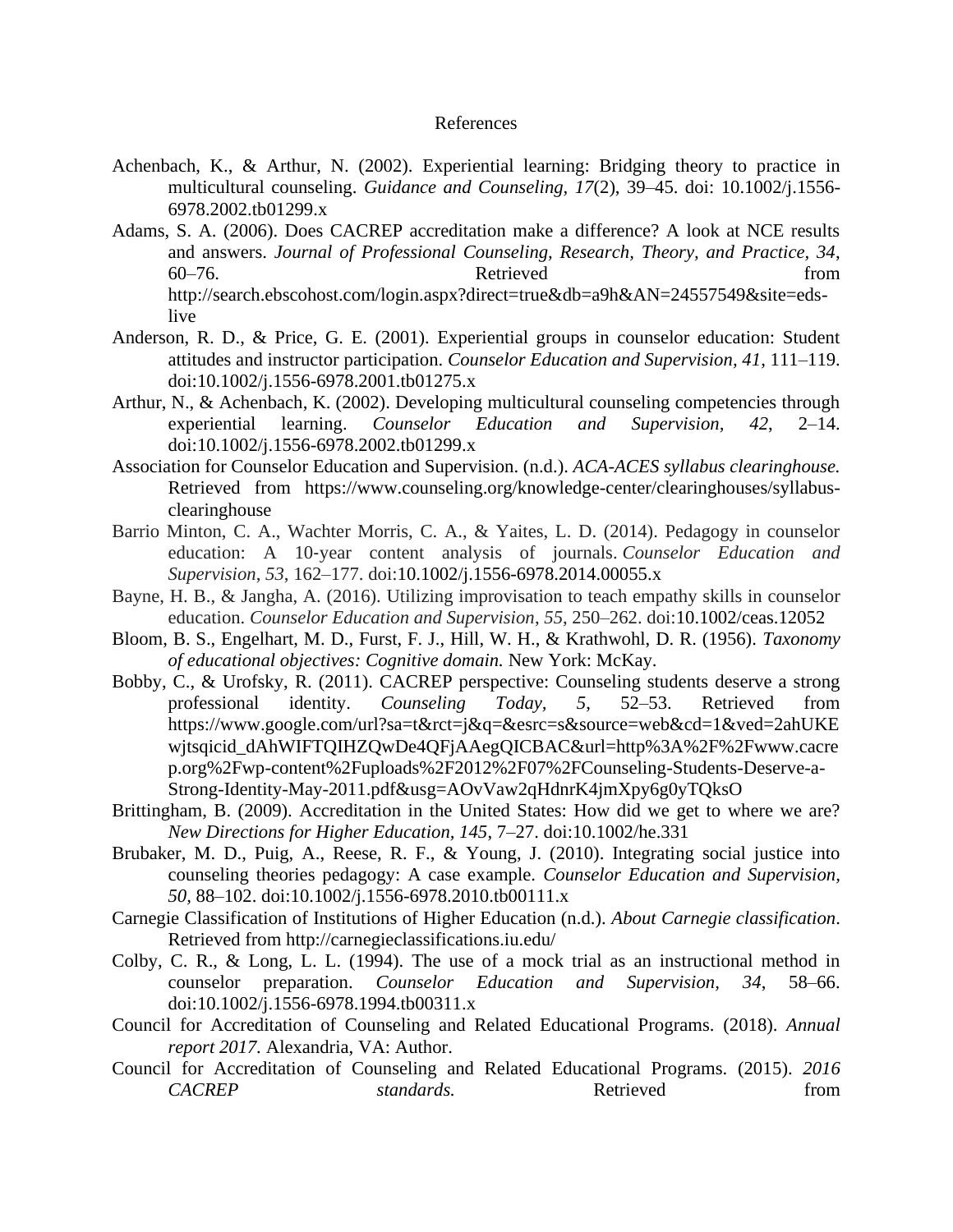https://www.google.com/url?sa=t&rct=j&q=&esrc=s&source=web&cd=2&cad=rja&uact =8&ved=2ahUKEwif4OTNmt\_dAhWhGTQIHazqAeMQFjABegQICBAC&url=http%3 A%2F%2Fwww.cacrep.org%2Fwp-content%2Fuploads%2F2017%2F08%2F2016- Standards-with-citations.pdf&usg=AOvVaw2NeJiyy52LOSXcthyP5EVe

- Cranton, P., & Carusetta, E. (2004). Perspectives on authenticity in teaching. *Adult Education Quarterly, 55*(1), 5–22. doi:10.1177/0741713604268894
- Davis-Manigaulte, J., Yorks, L., & Kasl, E. (2006). Expressive ways of knowing and transformative learning. In E. W. Taylor (Ed.), *Teaching for change* (pp. 27–35). New Directions for Adult and Continuing Education, no. 109. San Francisco, CA: Jossey-Bass.
- Deaver, S. P., & McAuliffe, G. (2009). Reflective visual journaling during art therapy and counseling internships: A qualitative study. *Reflective Practice, 10*, 615–632. doi:10.1080/14623940903290687
- Ettling, D. (2006). Ethical demands of transformative learning. *New Directions for Adult and Continuing Education, 109*, 59–67. doi:10.1002/ace.208
- Even, T. A., & Robinson, C. R. (2013). The impact of CACREP accreditation: A multiway frequency analysis of ethics violations and sanctions. *Journal of Counseling and Development, 91*, 26–34. doi:10.1002/j.1556-6676.2013.00067.x.
- Fear, F. A., Doberneck, D. M., Robinson, C. F., Fear, K. L., Barr, R. B., Van Den Berg, H., Smith, J., & Petrulis, R. (2003). Meaning making and "the learning paradigm": A provocative idea in practice. *Innovative Higher Education, 27*, 151–168. doi:10.1023/A:1022351126015
- Granello, D. H. (2001). Promoting cognitive complexity in graduate written work: Using Bloom's Taxonomy as a pedagogical tool to improve literature reviews. *Counselor Education and Supervision, 40*, 292–307. doi:10.1002/j.1556-6978.2001.tb01261.x
- Grant, J. (2006). Training counselors to work with complex clients: Enhancing emotional responsiveness through experiential methods. *Counselor Education and Supervision, 45*, 218–230. doi:10.1002/j.1556-6978.2006.tb00144.x
- Guiffrida, D. A. (2005). The Emergence Model: An alternative pedagogy for facilitating selfreflection and theoretical fit in counseling students. *Counselor Education and Supervision, 44*, 201–213. doi:10.1002/j.1556-6978.2005.tb01747.x
- Honderich, E. M., & Lloyd-Hazlett, J. (2015). Factors influencing counseling students' enrollment decisions: A focus on CACREP. *The Professional Counselor*, *5*, 124–136. doi: 10.15241/emh.5.1.124
- Hubbs, D. L., & Brand, C. F. (2005). The paper mirror: Understanding reflective journaling. *Journal of Experiential Education, 28*(1), 60–71. doi:10.1177/105382590502800107
- Hullender, R., Hinck, S., Wood-Nartker, J., Burton, T., & Bowlby, S. (2015). Evidences of transformative learning in service-learning reflections. *Journal of the Scholarship of Teaching and Learning, 15*(4), 58–82. doi: 10.14434/jostol.v15i4.13432
- Luke, C. (2017). Learner-centered counseling theory: An innovative perspective. *Journal of Creativity in Mental Health, 12*(3), 305–319. doi:10.1080/15401383.2016.1249445
- Luke, M., & Kiweewa, J. M. (2010). Personal growth and awareness of counseling trainees in an experiential group. *The Journal for Specialists in Group Work, 35*, 365–388. doi:10.1080/01933922.2010.514976
- Lumpkin, A., Achen, R. M., & Dodd, R. K. (2015). Student perceptions of active learning. *College Student Journal, 49*, 121–133. Retrieved from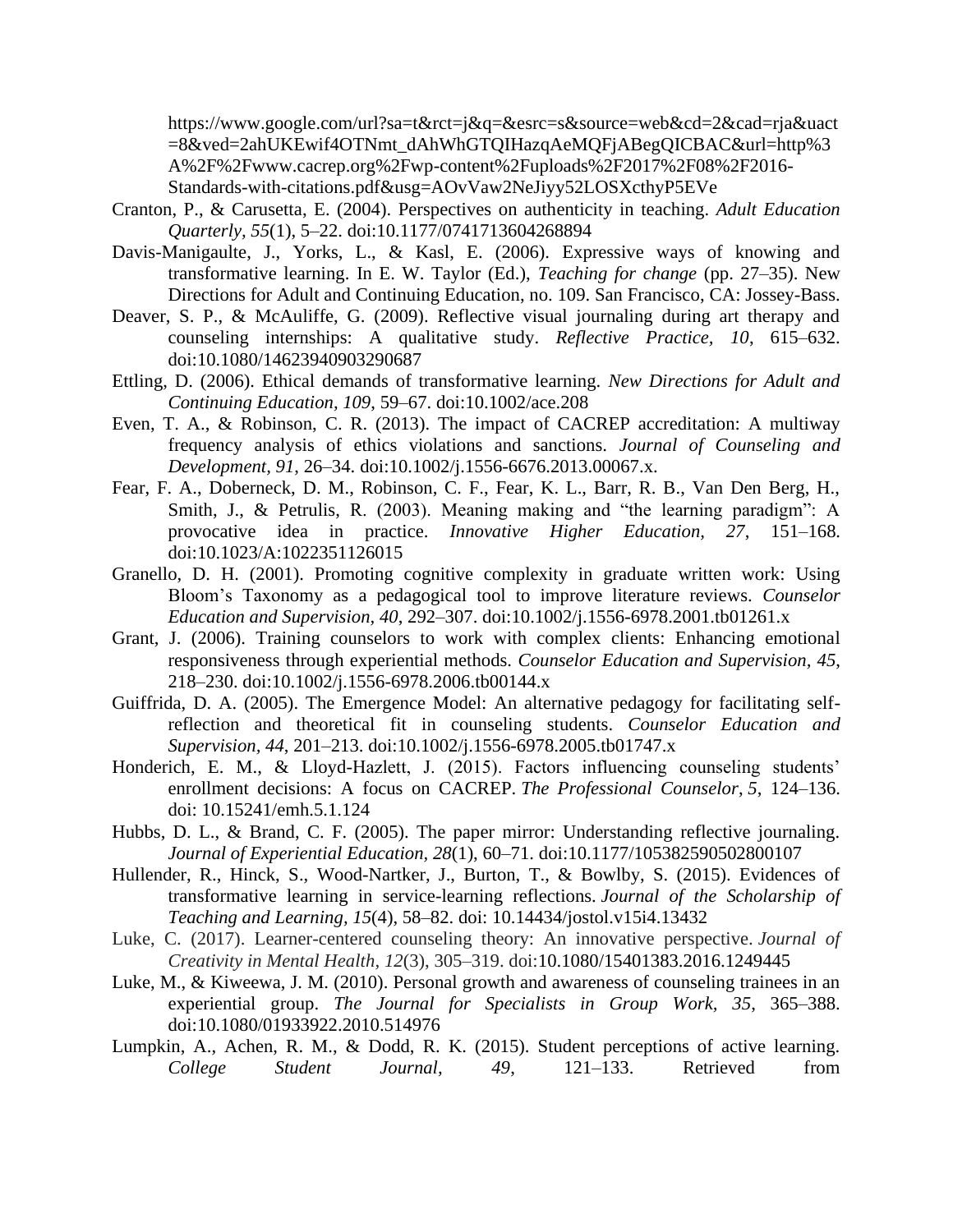http://jpllnet.sfsu.edu/login?url=http://search.ebscohost.com/login.aspx?direct=true&Aut hType=ip,cookie,url,uid&db=ehh&AN=101598377&site=ehost-live

- Maiden, R., Knight, B. G., Howe, J. L., & Kim, S. (2012). Accreditation in the profession of psychology: A cautionary tale. *Gerontology and Geriatrics Education, 33*, 55–74. doi:10.1080/02701960.2012.640728
- Maki, P. L., & Borkowski, N. A. (2006). *The assessment of doctoral education: Emerging criteria and new models for improving outcomes.* Sterling, VA: Stylus Publishing, LLC.
- Mascari, J. B., & Webber, J. (2013). CACREP accreditation: A solution to license portability and counselor identity problems. *Journal of Counseling and Development, 91*, 15–25. doi:10.1002/j.1556-6676.2013.00066.x
- Mezirow, J. (1997). Transformative learning: Theory to practice. In P. Cranton (Ed.), *Transformative learning in action: Insights from practice (pp. 5–12). New Directions for* Adult and Continuing Education, no. 74. San Francisco, CA: Jossey-Bass.
- Milsom, A., & Akos, P. (2007). National certification: Evidence of a professional counselor? *Professional School Counseling, 10*, 346–351. Retrieved from http://www.jstor.org.jpllnet.sfsu.edu/stable/42732572
- Morrissette, P. J., & Gadbois, S. (2006). Ethical consideration of counselor education teaching strategies. *Counseling and Values, 50*, 131–141. doi:10.1002/j.2161- 007X.2006.tb00049.x
- Paladino, D. A., Barrio Minton, C. A., & Kern, C. W. (2011). Interactive Training Model: Enhancing beginning counseling student development. *Counselor Education and Supervision, 50*, 189–206. doi:10.1002/j.1556-6978.2011.tb00119.x
- Parker, R. J. (1991). What is really the problem? A simulation to train beginning consultants. *Counselor Education and Supervision, 31*, 81–89. doi:10.1002/j.1556- 6978.1991.tb00372.x
- Pedersen, P. (1994). Simulating the client's internal dialogue as a counselor training technique. *Simulation and Gaming, 25*(1), 40–50. doi:10.1177/1046878194251005
- Pedersen, P. (1995). Simulations: A safe place to take risks in discussing cultural differences. *Simulation and Gaming, 26*, 201–206. doi:10.1177/1046878195262007
- Rolfe, G., Freshwater, D., & Jasper, M. (2001). *Critical reflection for nursing and the helping professions: A user's guide*. New York, NY: Palgrave Macmillan.
- Rosin, J. (2015). The necessity of counselor individuation for fostering reflective practice. *Journal of Counseling and Development, 93,* 88–95. doi: 10.1002/j.1556- 6676.2015.00184.x
- Schwitzer, A. M., Gonzalez, T., & Curl, J. (2001). Preparing students for professional roles by simulating work settings in counselor education courses. *Counselor Education and Supervision, 40*, 308–319. doi:10.1002/j.1556-6978.2001.tb01262.x
- Shepard, D. S. (2002). Using screenwriting techniques to create realistic and ethical role plays. *Counselor Education and Supervision, 42*, 145–158. doi:10.1002/j.1556- 6978.2002.tb01806.x
- Smith, C. K., & Davis-Gage, D. (2008). Experiential group training: Perceptions of graduate students in counselor education programs. *Groupwork, 18*(3), 88–106. doi:10.1921/81142
- Walker, G. E., Golde, C. M., Jones, L., Conklin Bueschel, A., & Hutchings, P. (2008). *The formation of scholars: Rethinking doctoral education for the twenty-first century.* San Francisco, CA: Jossey-Bass.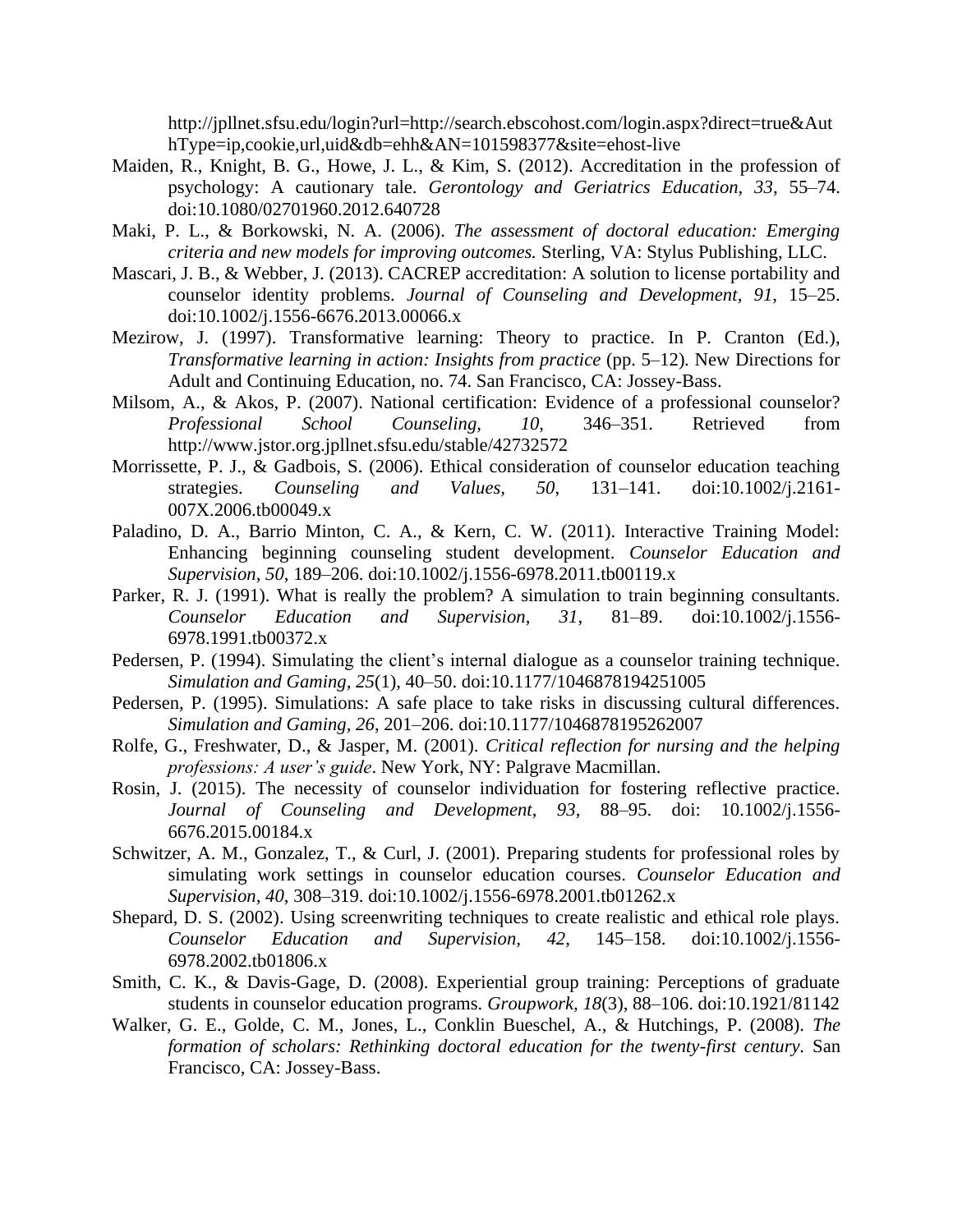- Walker, S. E. (2006). Journal writing as a teaching technique to promote reflection. *Journal of Athletic Training, 41*, 216–221. Retrieved from https://search-proquestcom.jpllnet.sfsu.edu/docview/19312252?accountid=13802
- Wilkinson, T., & McCarthy, J. (2016). Factors related to enrollment in a counseling program. *The Journal of Counselor Preparation and Supervision, 8*(1). doi.org/10.7729/81.1121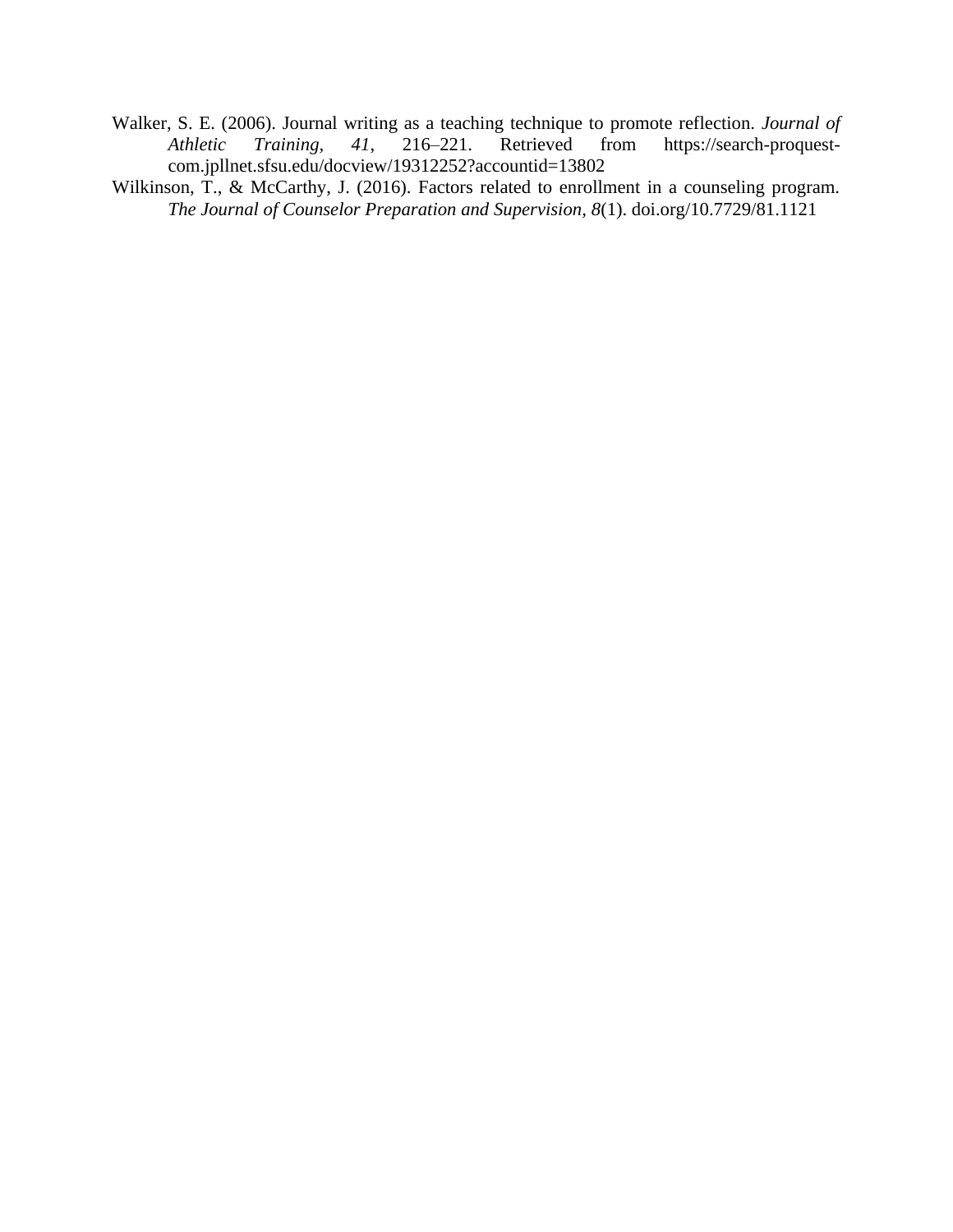## Appendix

# CACREP Accreditation Simulation for Doctoral Level Counselor Education

## **Introduction to Students**

Congratulations! You are now a faculty member in a master's level counselor education training program. Your department has been recognized for doing excellent work in counselor education. You have also garnered the attention of the administration for your advocacy for the importance of accreditation. Guess what?! They're willing to fund the program in your efforts to become accredited. You are all excited, but aware that this is a vast undertaking.

# **Faculty Assignment**

- Find out how much applying for accreditation will cost the institution, the requisite steps, and a proposed timeline. Submit a memorandum to your Provost summarizing the information you've discovered. Hint: There is a great deal of information to be gleaned from the CACREP website - I strongly suggest you familiarize yourselves with all resources available to you through the website.
- Review CACREP standards to determine current program strengths and deficits.
- As a faculty, begin to develop a plan to address deficits.

# **The Products**

- Provost Memorandum due prior to moving forward with subsequent steps. Progress towards accreditation is dependent upon provost approval.
- Summary of program strengths and deficits.
- Develop a proposal for addressing program needs, a list of key stakeholders, an outline of faculty assignments of responsibility, etc.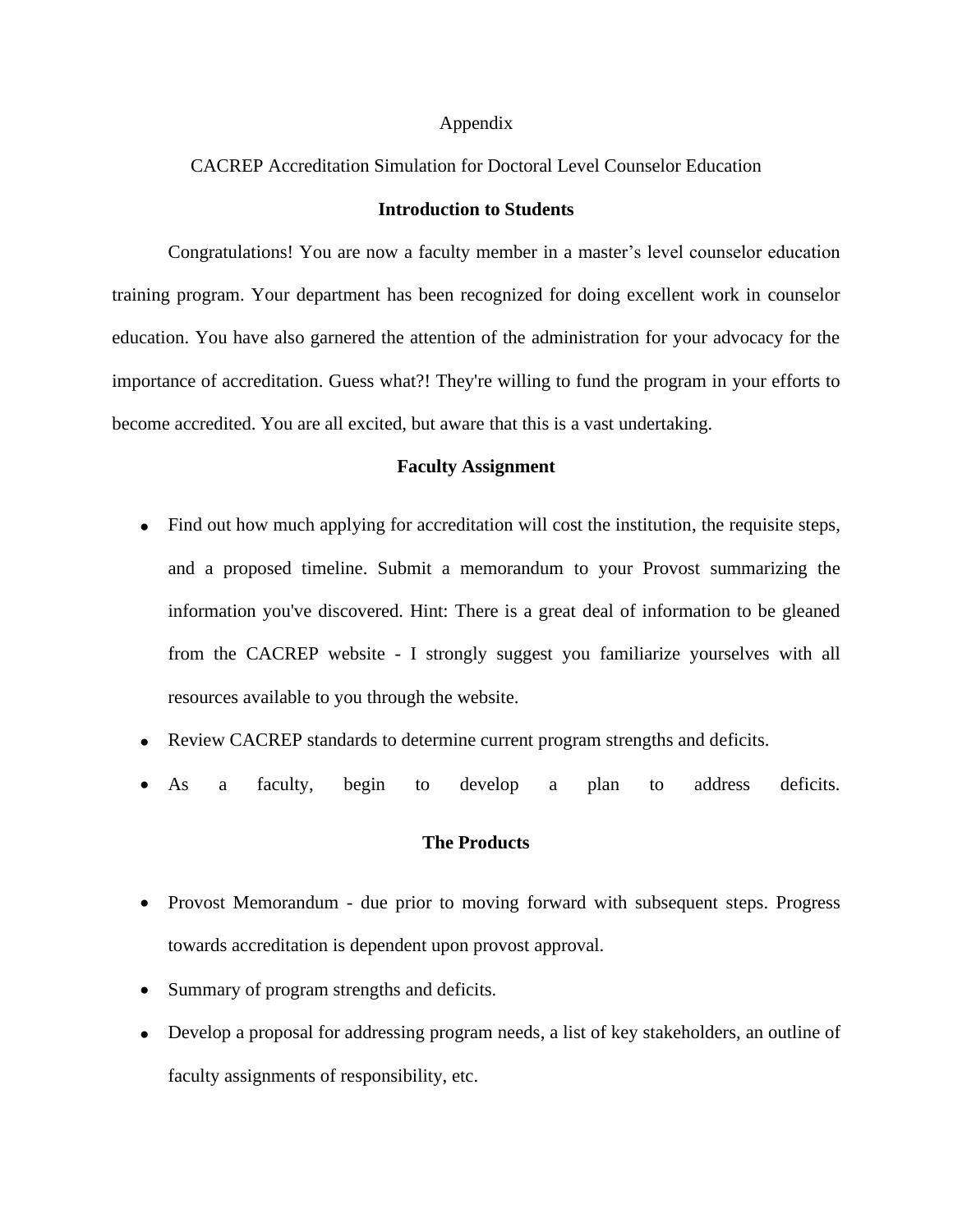- As a group, you will decide what specialty areas you will be seeking accreditation for your program. You will need to provide a rationale for why you chose to seek accreditation for the specialty areas you are proposing. In addition, you need to provide a rationale for why you did not choose to seek accreditation for other specialties and/or a doctoral program. Your rationale should include information on the number of regional institutions offering similar programs, recruitment of students, post-graduation job placement opportunities, and licensure considerations.
- Keep weekly journals of the process (e.g., reactions, frustrations, successes, faculty dynamics, etc.). Particularly note your emotional, relational, and physical reactions to the process.

### **Specific CACREP Standards to Address**

Section I: The Learning Environment

The Institution  $- A$  to I

The Academic Unit – J to V

Faculty and Staff – W to DD

Section II: Professional Counseling Identity

Foundation  $- A$  to  $C$ 

Counseling Curriculum – D to  $F(1-8)$ 

Section III: Professional Practice

Entry-Level Professional Practice – A to E

Practicum  $-F$  to I

Internship  $-J$  to M

Supervisor Qualifications – N to R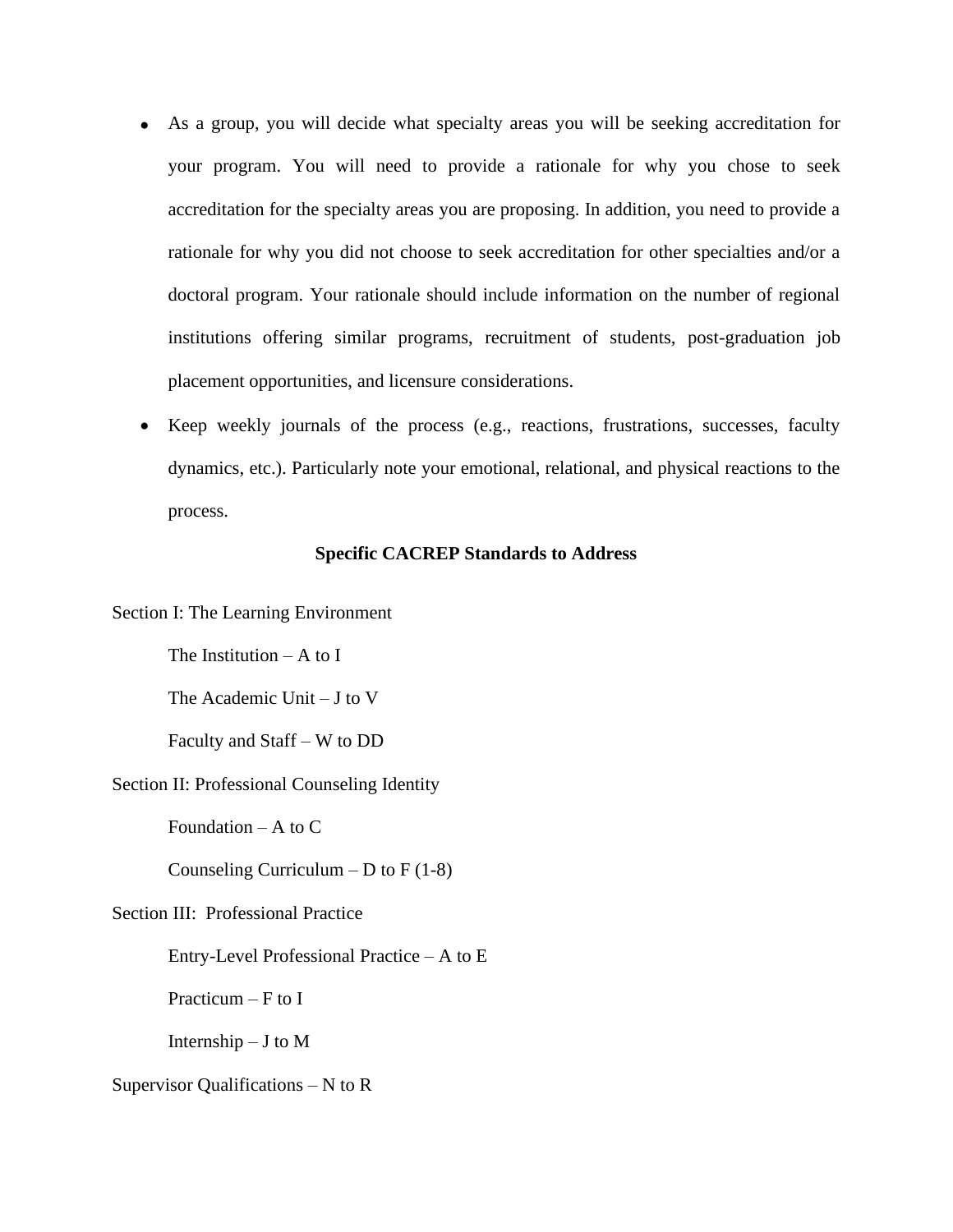Practicum and Internship Course Loads – S to V

# **Example Timeline for Fall Semester**

October 6<sup>th</sup>: Introductory Provost Presentation

October 13<sup>th</sup>: Faculty Meeting

October 20<sup>th</sup>: Provost Presentation for Proposal

October 22nd: Provost Budget and Proposal Decision

October  $27<sup>th</sup>$ : Faculty Meeting with Provost Available for Consultation

November 3rd: Faculty Meeting

November  $10^{th}$ : Strengths and Deficits Summary Due – Class Discussion

November  $17<sup>th</sup>$ : Faculty Meeting

December 1<sup>st</sup>: Faculty Meeting with Provost Available for Consultation

December 8<sup>th</sup>: Deficit Reduction Plan and Specialty Area Determination Due and Class Discussion

# **Background Information on the Simulated University**

# **Counseling Program**

You are a Counseling Program with a 60 semester credit hours master's Degree in Counseling in the State of (insert your state here) at a DRE, L4/R, CompDoc/NMedVet Carnegie Classification University. You currently have 25 graduate students enrolled in your program with no on-campus training laboratory, therefore, students complete a field based practicum and internship. Field based settings include social service agencies, schools, higher education settings, and community mental health centers. You have one Graduate Assistant position you can offer your master's students and this is a 20 hour a week position covering full tuition and offering a \$1,200 a month stipend. You have recently completed faculty hires and have a faculty